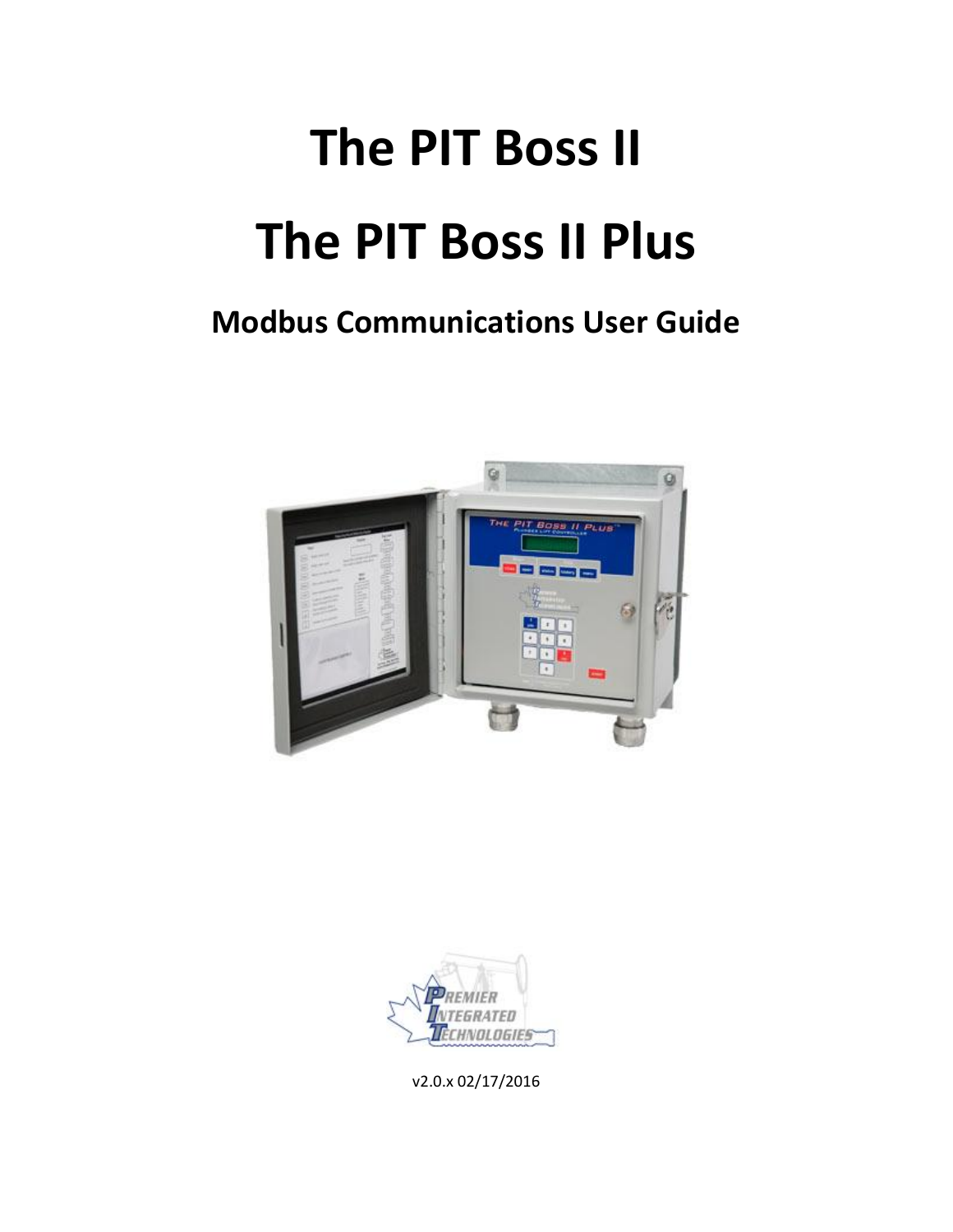Modbus is a trademark of Modicon, Inc.

The PIT Boss II/The PIT Boss II Plus Modbus Communications User Guide

### **Copyright © 2010-2016 Extreme Telematics Corporation. All Rights Reserved.**

#### **Revision History**

| Revision | Date       | Author     | Changes                                             |
|----------|------------|------------|-----------------------------------------------------|
| 1.x.x    | 29/11/2010 | <b>MDS</b> | Initial version                                     |
| 1.4.x    | 04/172012  | <b>MDS</b> | Update the look to match the Install manual better. |
|          |            |            | Correct Controller Status Reason Codes              |
| 1.6.x    | 10/09/2013 | <b>MDS</b> | Add in units.                                       |
| 1.7.x    | 02/21/2014 | <b>MDS</b> | Add in Arrival Guard Time                           |
| 2.0.x    | 02/17/2016 | <b>MAB</b> | Add in velocity fields to Cycle Logs and Daily Logs |
|          |            |            | Add in Fast Trip Velocity, Fast Trip Source and     |
|          |            |            | <b>Optimization Source</b>                          |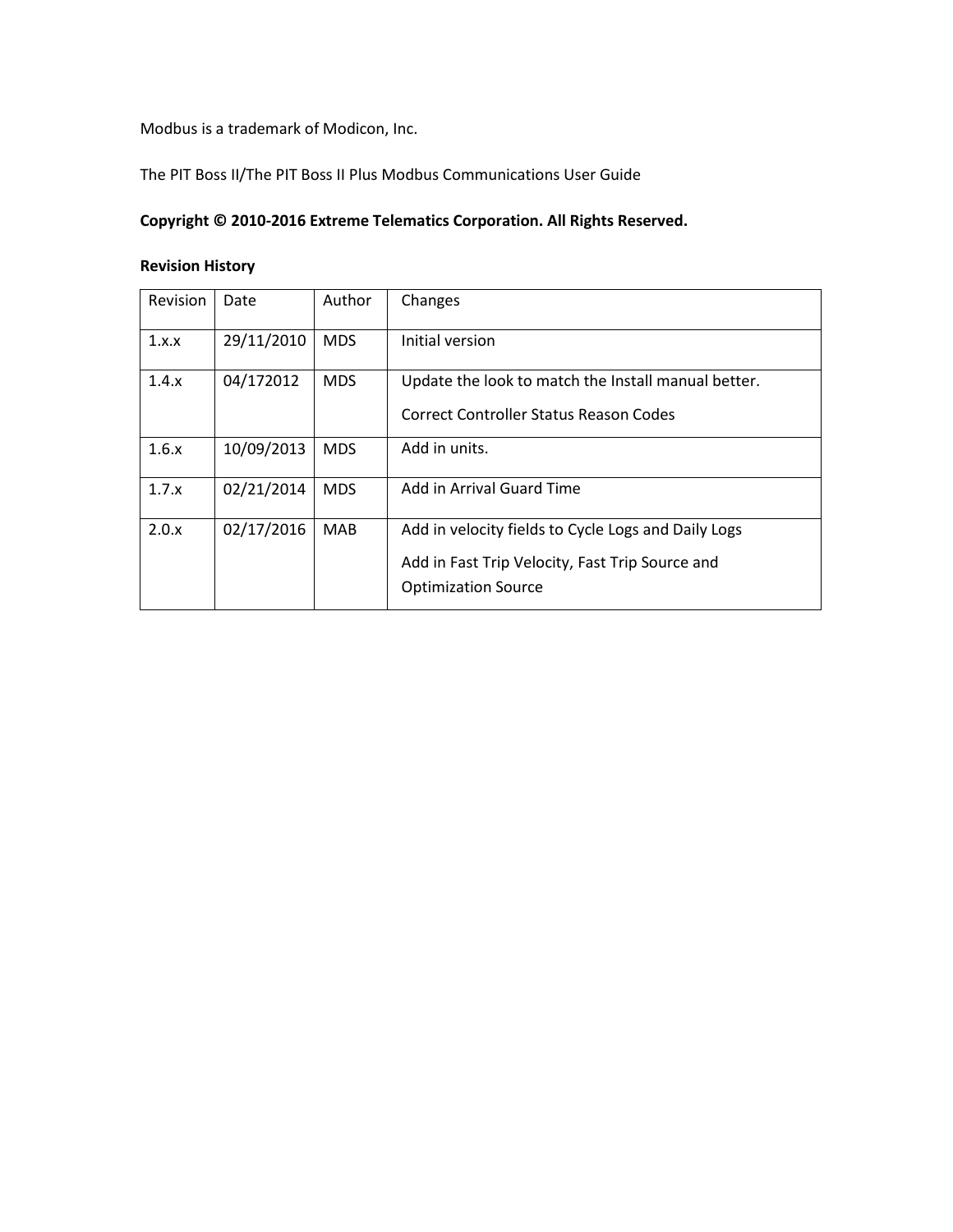# **Table of Contents**

| $\mathbf{1}$   |     |       |  |  |  |
|----------------|-----|-------|--|--|--|
|                | 1.1 |       |  |  |  |
| $\overline{2}$ |     |       |  |  |  |
|                | 2.1 |       |  |  |  |
|                |     | 2.1.1 |  |  |  |
|                |     | 2.1.2 |  |  |  |
|                |     | 2.1.3 |  |  |  |
|                |     | 2.1.4 |  |  |  |
|                |     | 2.1.5 |  |  |  |
|                |     | 2.1.6 |  |  |  |
| 3              |     |       |  |  |  |
| 4              |     |       |  |  |  |
| 5              |     |       |  |  |  |
|                | 5.1 |       |  |  |  |
| 6              |     |       |  |  |  |
|                | 6.1 |       |  |  |  |
|                |     | 6.1.1 |  |  |  |
|                | 6.2 |       |  |  |  |
|                | 6.3 |       |  |  |  |
|                |     | 6.3.1 |  |  |  |
|                | 6.4 |       |  |  |  |
| 7              |     |       |  |  |  |
|                | 7.1 |       |  |  |  |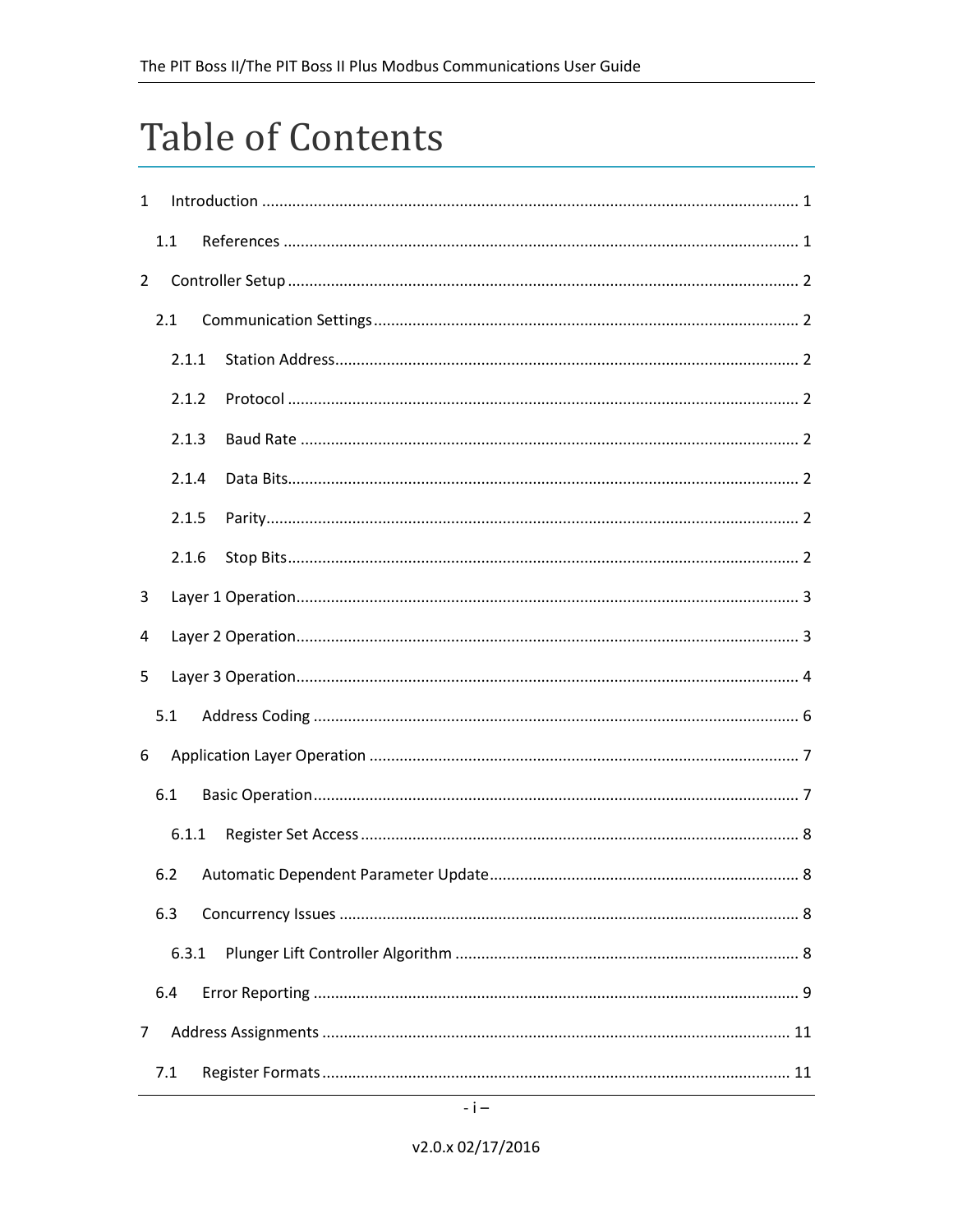| 7.2 |  |  |
|-----|--|--|
| 7.3 |  |  |
| 7.4 |  |  |
|     |  |  |
|     |  |  |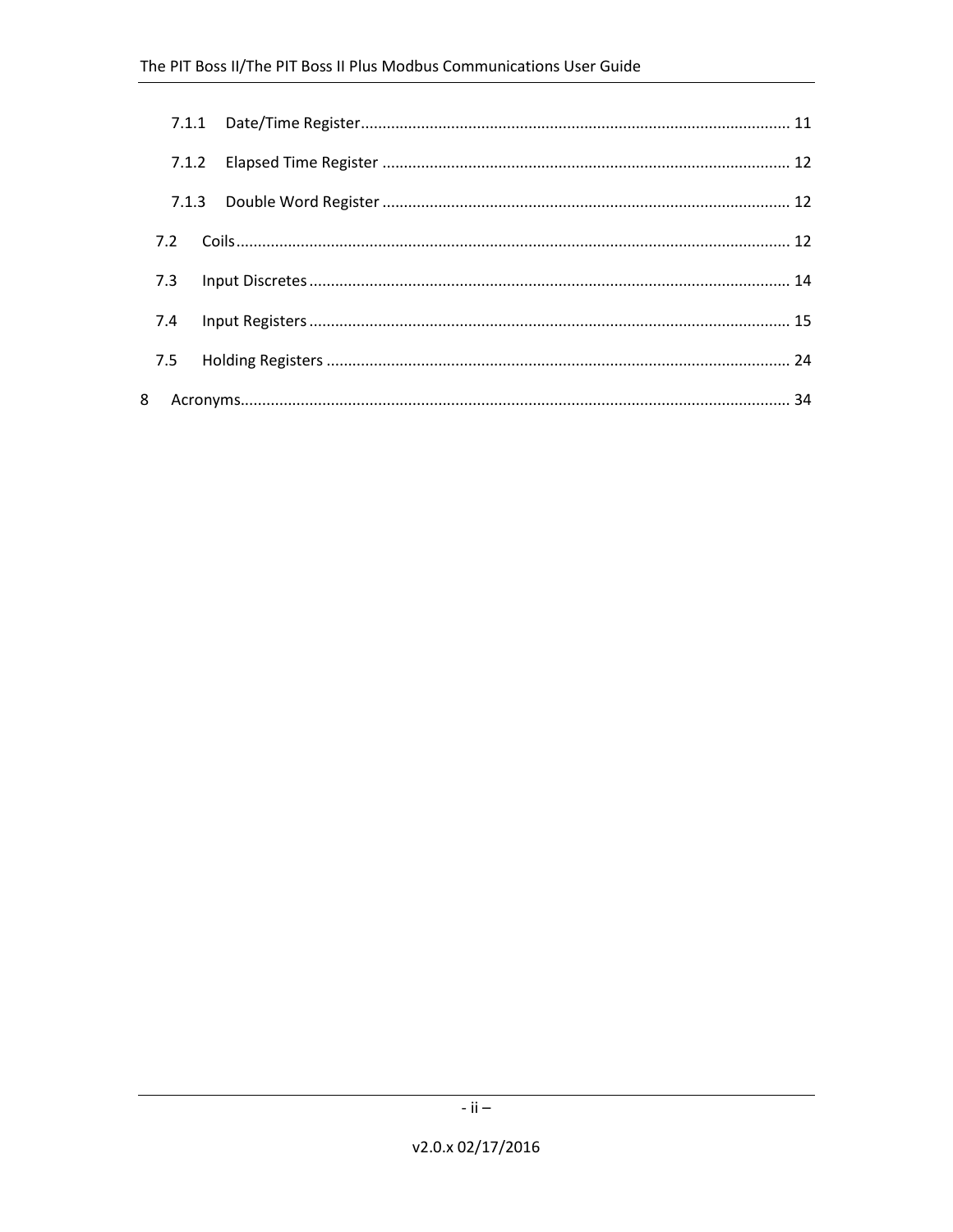# **Index of Tables**

# **Table of Figures**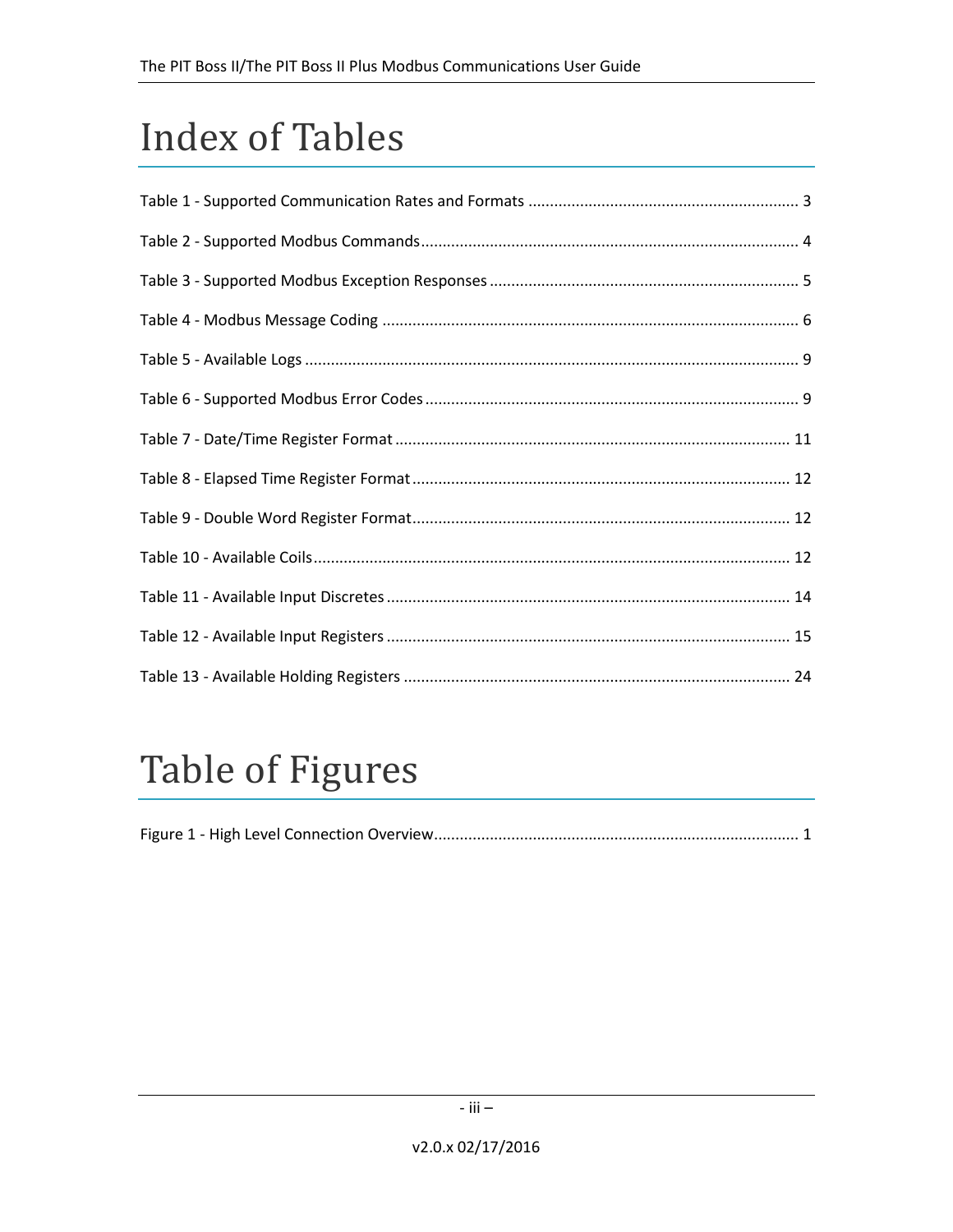# **1 Introduction**

The Remote Access Interface allows access to functions which are normally accessed using the integral front panel interface.



**Figure 1 - High Level Connection Overview**

<span id="page-5-0"></span>This document describes how to use Modbus commands to operate the *Remote Access Application*. The Modbus registers and functionality described in this document are for the monitoring and modification of typical controller parameters.

# **1.1 References**

- [1] *The PIT Boss II/The PIT Boss II Plus Installation and Operations Manual*; Rev 1.x.x Nov 29, 2010; Extreme Telematics Corp.
- <span id="page-5-1"></span>[3] *Modicon Modbus Protocol Reference Guide*; PI-MBUS-300 Rev. J; June 1996; MODICON Inc.
- <span id="page-5-2"></span>[4] *Modbus Application Protocol Specification*; modbus.org; May 8, 2002.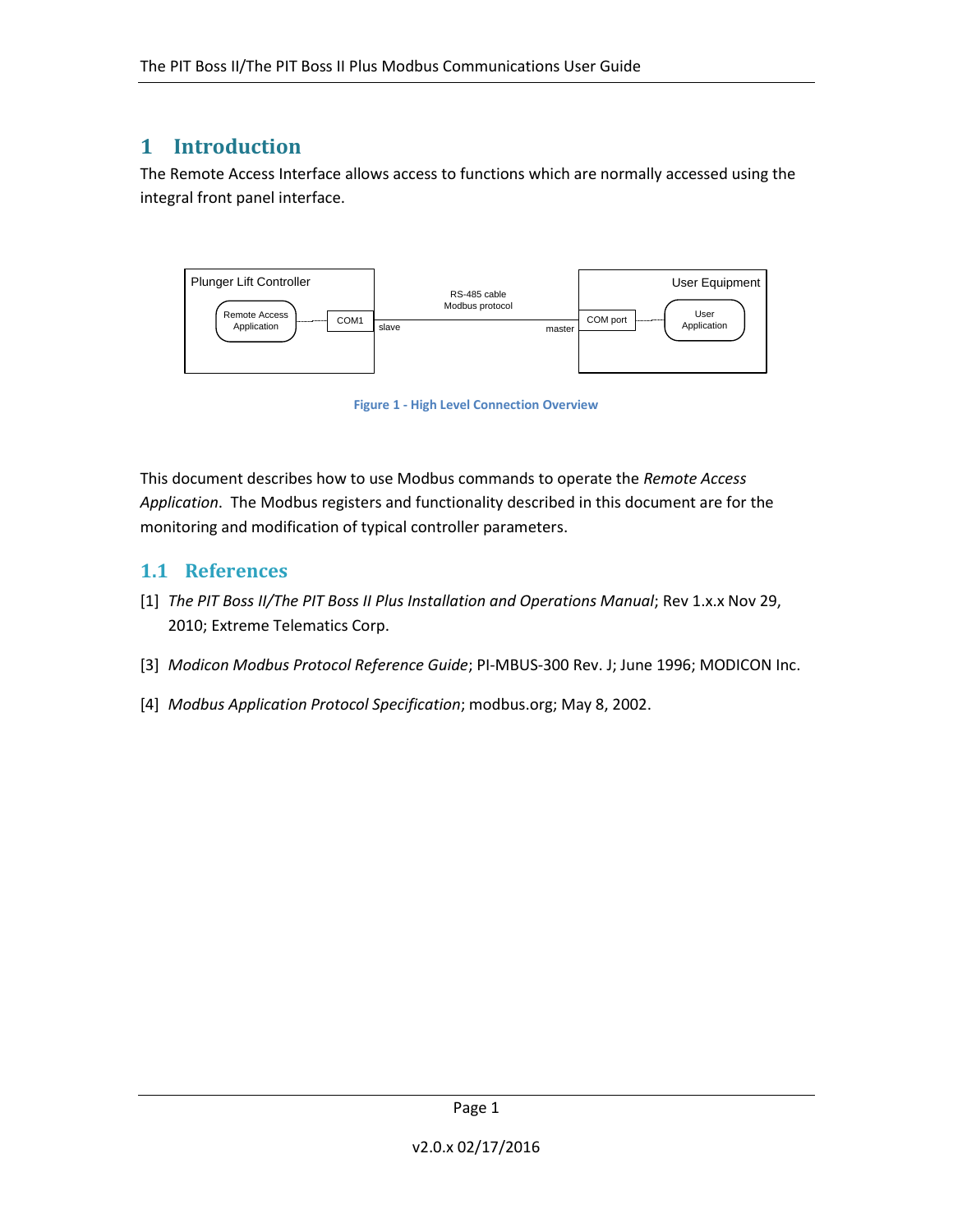# **2 Controller Setup**

Access to the settings used for Modbus Communications are only available through the controller menus. The following sections give a brief overview of the initial setup required.

# **2.1 Communication Settings**

The Modbus menu is available inside the Modbus Setup menu. To enter the Modbus Setup menu, press the "Menu" button and then press 8 to enter the Menu. You will be prompted for your 7 digit Installer or Operator code as this is a privileged access menu. This menu allows you to configure the settings of the controller. Please note that these settings must match the settings of your communications network and SCADA Host in order to function properly.

#### 2.1.1 Station Address

The station address is a unique identifier that will be used by the host to communicate with a single controller. This address must not be duplicated within the same segment of your network. Valid addresses are 1 to 247. The default is 1.

#### 2.1.2 Protocol

The protocol can be set to either RTU(binary) or ASCII (text). RTU is definitely more common as it takes less bits to transmit the same amount of information. This must match the same setting that is used by your SCADA Host. The default is RTU.

#### 2.1.3 Baud Rate

The baud rate can be set to 1200, 2400, 4800, 9600, or 19200. This is used to se the bit rate of data transmitted on the communication line. This must match the same baud rate as the rest of your network. A mismatched baud rate will result in all communication being discarded at the controller. The default is 9600 bps.

#### 2.1.4 Data Bits

The data bits parameter sets the number of bits in each transmitted or received character. This can be set to 7 or 8. The default is 8.

#### 2.1.5 Parity

This parameter will set the parity of the character. It can be set to even, odd, or none. The default is none.

#### 2.1.6 Stop Bits

The stop bits controls the number of stop bits that are to be present at the end of each character. This parameter can be set to 1 or 2. The default is 1.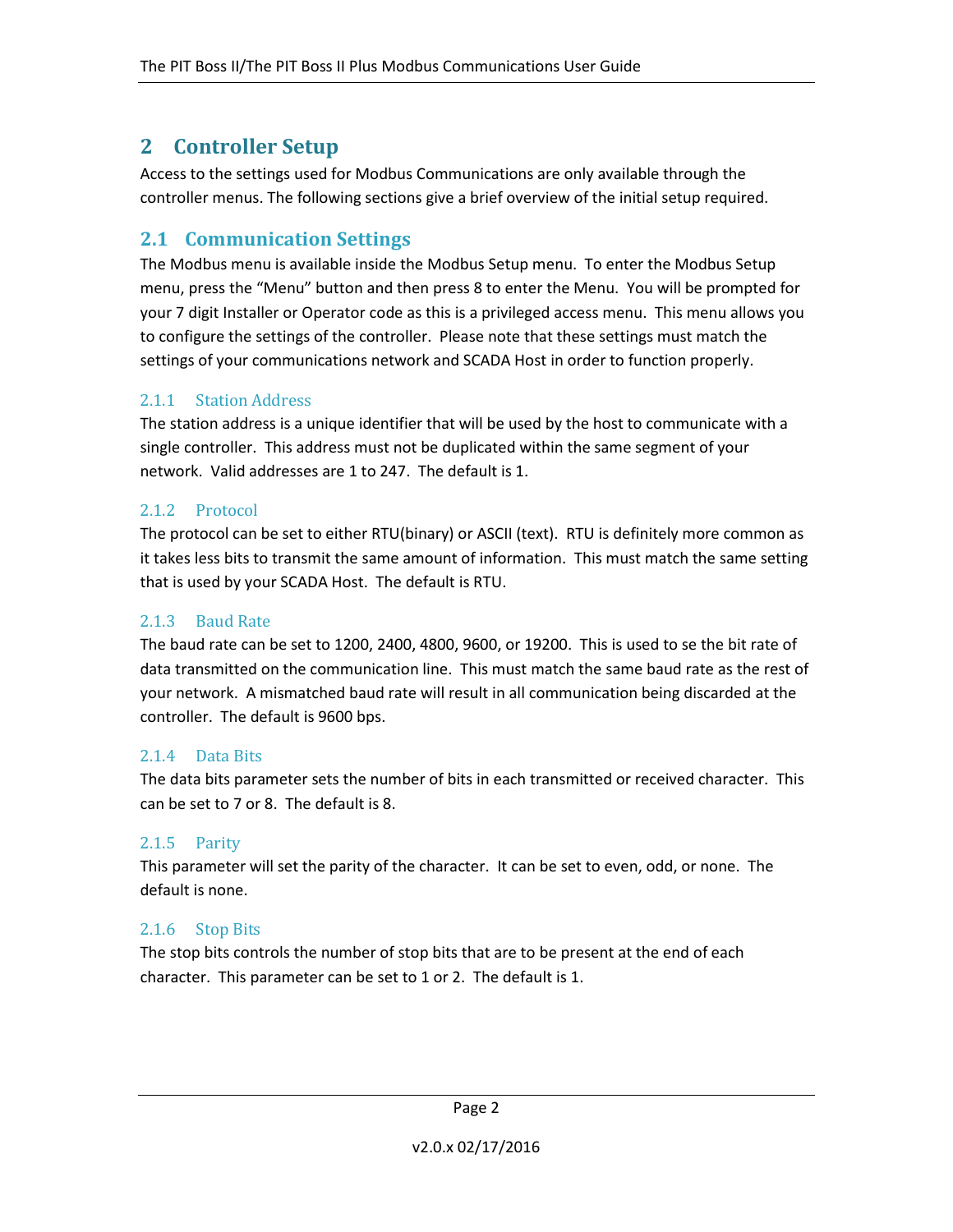# **3 Layer 1 Operation**

The PIT Boss II Plunger Lift Controller has a single 2-wire RS-485 port (COM 1). See [1], for wiring details.

Supported bit rates: 1200, 2400, 4800, 9600, and 19,200 bps.

Supported character formats:

<span id="page-7-0"></span>**Table 1 - Supported Communication Rates and Formats**

| Data bits      | Parity | <b>Stop Bits</b> | Protocol          |
|----------------|--------|------------------|-------------------|
| $\overline{7}$ | None   | $\overline{2}$   | <b>ASCII</b>      |
| 7              | Odd    | $\mathbf{1}$     | <b>ASCII</b>      |
| 7              | Odd    | $\overline{2}$   | <b>ASCII</b>      |
| 7              | Even   | $\mathbf{1}$     | <b>ASCII</b>      |
| $\overline{7}$ | Even   | 2                | <b>ASCII</b>      |
| 8              | None   | $\mathbf{1}$     | <b>ASCII, RTU</b> |
| 8              | None   | $\overline{2}$   | <b>ASCII, RTU</b> |
| 8              | Odd    | 1                | <b>ASCII, RTU</b> |
| 8              | Odd    | 2                | <b>ASCII, RTU</b> |
| 8              | Even   | $\mathbf{1}$     | <b>ASCII, RTU</b> |
| 8              | Even   | $\overline{2}$   | <b>ASCII, RTU</b> |

The bit rate and character format are configured using the front panel only. Technically, all character formats for RTU protocol support must be 11-bits in length with 8-bits of data. This allows for 1 start bit, 8 bits of data, and two bits for parity and stop. In actual practice, this is rarely followed, so all combinations are allowed.

# **4 Layer 2 Operation**

The PIT Boss II Plunger Lift Controller supports both the Modbus ASCII and RTU protocols (see [\[3\]\)](#page-5-1). Protocol selection is configured from the front panel only, and defaults to RTU mode.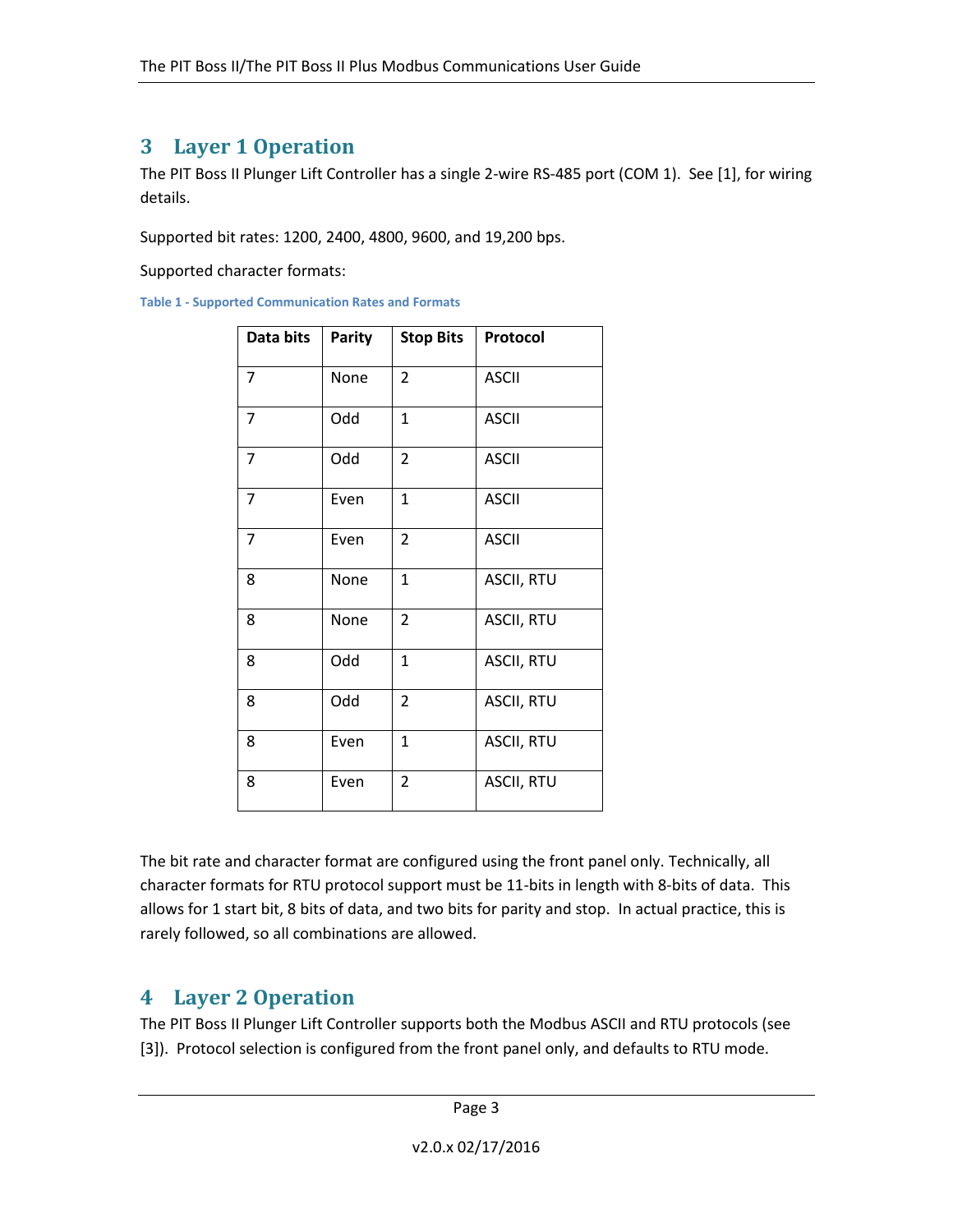The PIT Boss II Plunger Lift Controller Modbus station address is configured using the front panel only (range: 1 – 247), but has a default value of 1. The PIT Boss II Plunger Lift Controller will act on, but not respond to, commands using the broadcast address (i.e. zero).

The maximum byte-length of Modbus commands and responses is limited to 256 characters (see [\[4\],](#page-5-2) §4.1).

When operating in ASCII mode, the PIT Boss II Plunger Lift Controller performs the following required layer 2 checks on incoming commands:

- Parity

- LRC

- Character silence period (1 second)

ASCII commands can be accepted upon silence detection without a terminating CR/LF.

When operating in RTU mode, the PIT Boss II Plunger Lift Controller performs the following required layer 2 checks on incoming commands:

- Parity

- CRC
- Character timeout period (1.5 character times)
- frame silence period (3.5 character times)

# **5 Layer 3 Operation**

The following Modbus commands are supported:

<span id="page-8-0"></span>**Table 2 - Supported Modbus Commands**

| Code | <b>Current Terminology</b>     | <b>Classic Terminology</b>    | Data              |
|------|--------------------------------|-------------------------------|-------------------|
|      |                                |                               | <b>Resolution</b> |
| 01   | <b>Read Coils</b>              | <b>Read Coil Status</b>       | 1-bit             |
| 02   | <b>Read Input Discretes</b>    | Read Input Status             | $1$ -bit          |
| 03   | <b>Read Multiple Registers</b> | <b>Read Holding Registers</b> | 16-bit            |
| 04   | <b>Read Input Registers</b>    | Read Input Registers          | $16$ -bit         |
| 05   | Write Coil                     | Force Single Coil             | $1$ -bit          |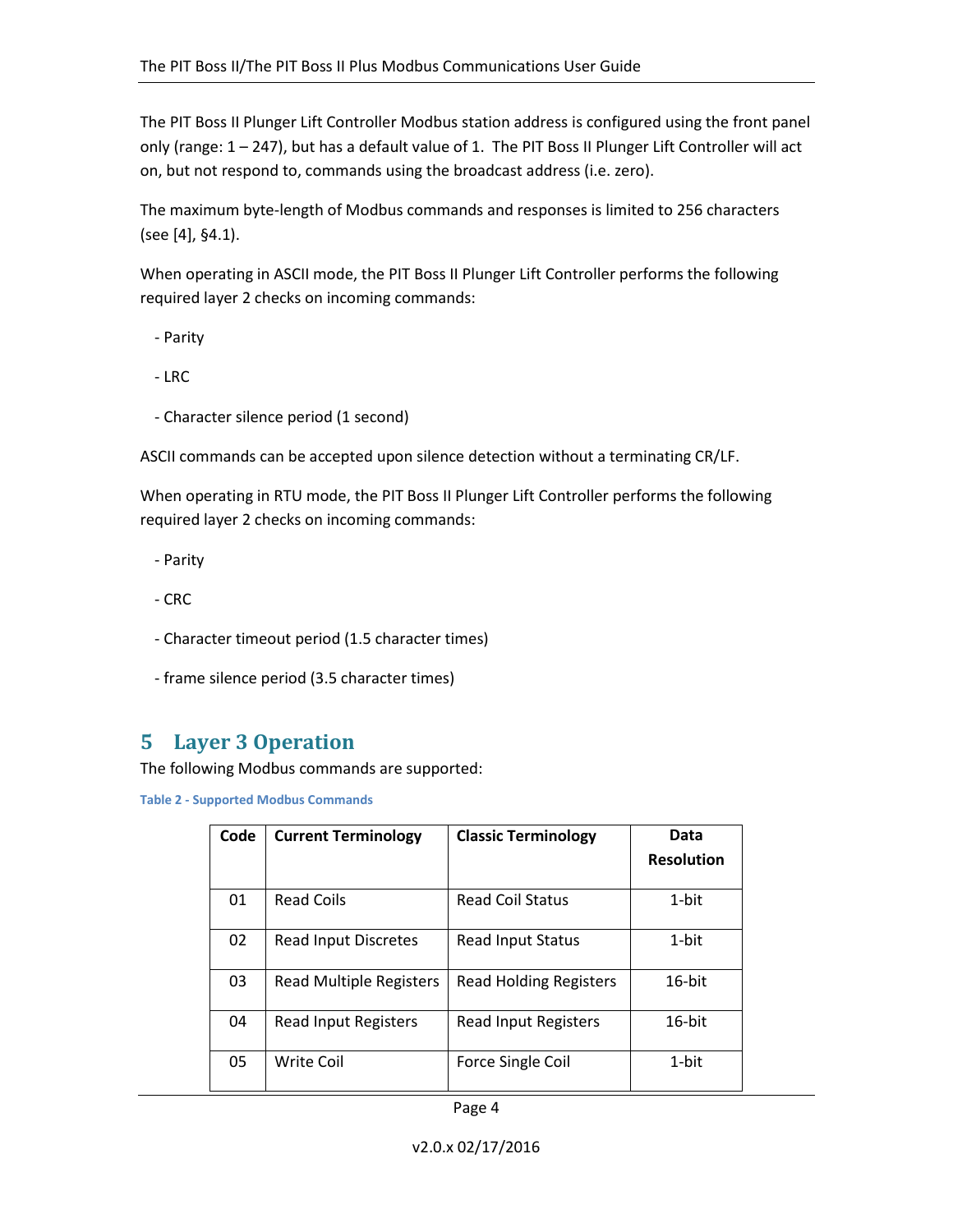| 06 | Write Single Register       | Preset Single Register              | 16-bit |
|----|-----------------------------|-------------------------------------|--------|
| 15 | <b>Force Multiple Coils</b> | <b>Force Multiple Coils</b>         | 16-bit |
| 16 | Write Multiple<br>Registers | <b>Preset Multiple</b><br>Registers | 16-bit |

Normal responses are issued as required by [\[3\].](#page-5-1)

Modbus allows for exception responses to be returned under certain failure conditions. Once again, this is not typically desired in the process control industry. As such, the controller does not normally return any exception responses. This can however be enabled through the user interface if desired. The following Modbus Exception Responses are supported:

<span id="page-9-0"></span>**Table 3 - Supported Modbus Exception Responses**

| Code | Response                    |
|------|-----------------------------|
| 01   | <b>Illegal Function</b>     |
| 02   | Illegal Data Address        |
| 03   | Illegal Data Value          |
| ⋂4   | <b>Slave Device Failure</b> |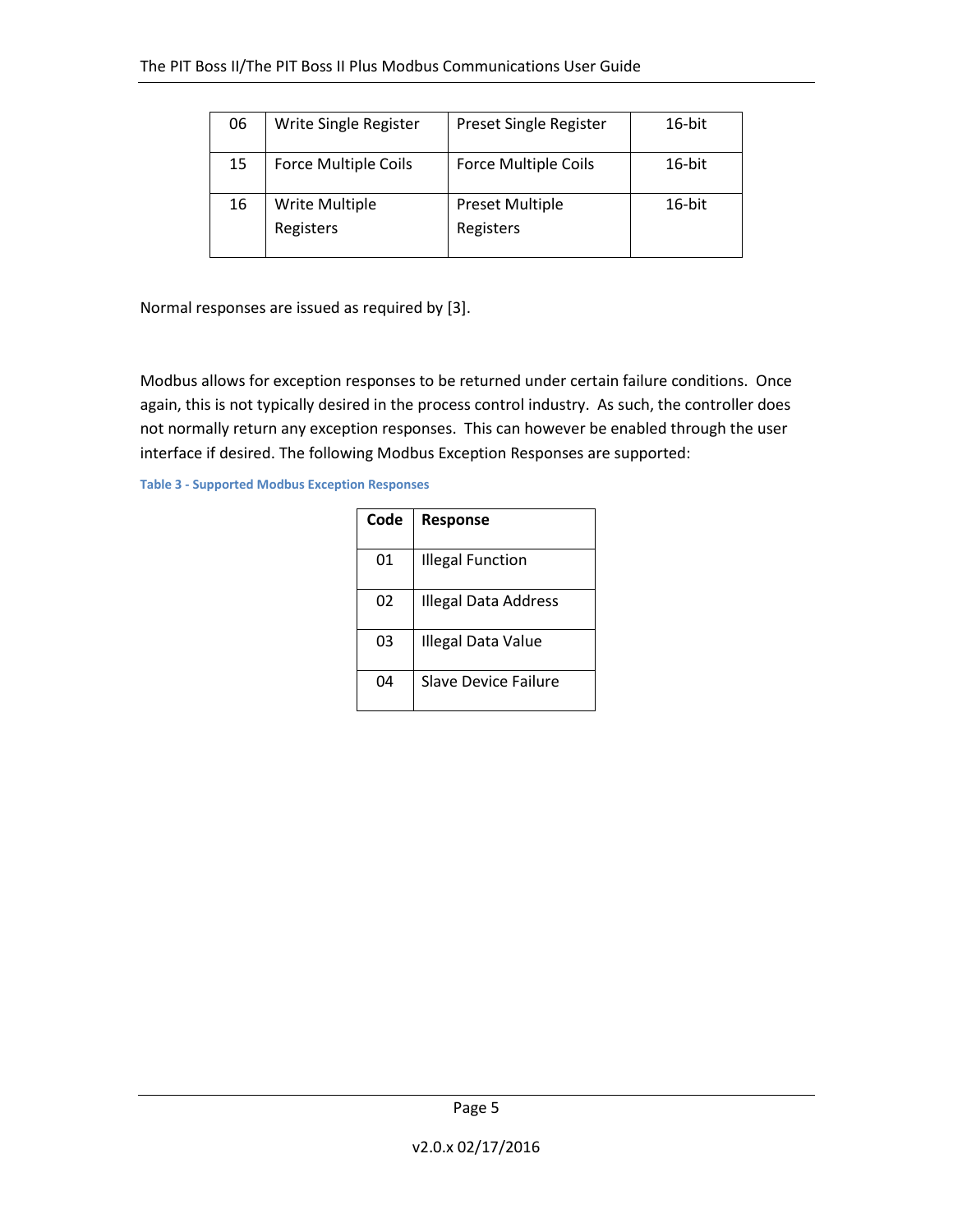The PIT Boss II Plunger Lift Controller performs consistency checks on the following items received in commands:

- Number of bytes received<sup>1</sup>
- *Number of Points* field
- *Byte Count* field (if present).

If any of these checks fail, an *Illegal Data Value* exception is returned.

If an *Address* field, either explicit or implicit, is outside the known range, an *Illegal Data Address* exception is returned. The *User Application* may read Input Register 3:0013 to determine the first bank and address in the command which caused the exception. No part of the command is executed.

A *Slave Device Failure* exception is used to indicate Application Layer errors. The *User Application* may read Input Register 3:0015 to determine the bank and address in the command which caused the exception. Execution of the command terminates at this address.

# **5.1 Address Coding**

Each register of the PIT Boss II Plunger Lift Controller is accessed via a specific Modbus operation. Each operation contains an implied address offset. The mapping between traditional Modbus address notation, the operation performed, and the address sent in Modbus messages is shown below.

| Code | <b>Operation</b>                  | <b>Modbus</b><br><b>Address</b><br><b>Notation</b> | <b>Message</b><br><b>Address</b> |
|------|-----------------------------------|----------------------------------------------------|----------------------------------|
| 01   | <b>Read Coils</b>                 | 0:abcd                                             | abcd                             |
| 02   | <b>Read Input Discretes</b>       | 1:abcd                                             | abcd                             |
| 03   | <b>Read Multiple</b><br>Registers | 4:abcd                                             | abcd                             |
| 04   | <b>Read Input Registers</b>       | 3:abcd                                             | abcd                             |

<span id="page-10-0"></span>

|  |  |  | <b>Table 4 - Modbus Message Coding</b> |  |
|--|--|--|----------------------------------------|--|
|--|--|--|----------------------------------------|--|

 $\overline{\phantom{a}}$ 

 $<sup>1</sup>$  In the Modbus ASCII protocol, a single byte is sent as 2 HEX-ASCII characters.</sup>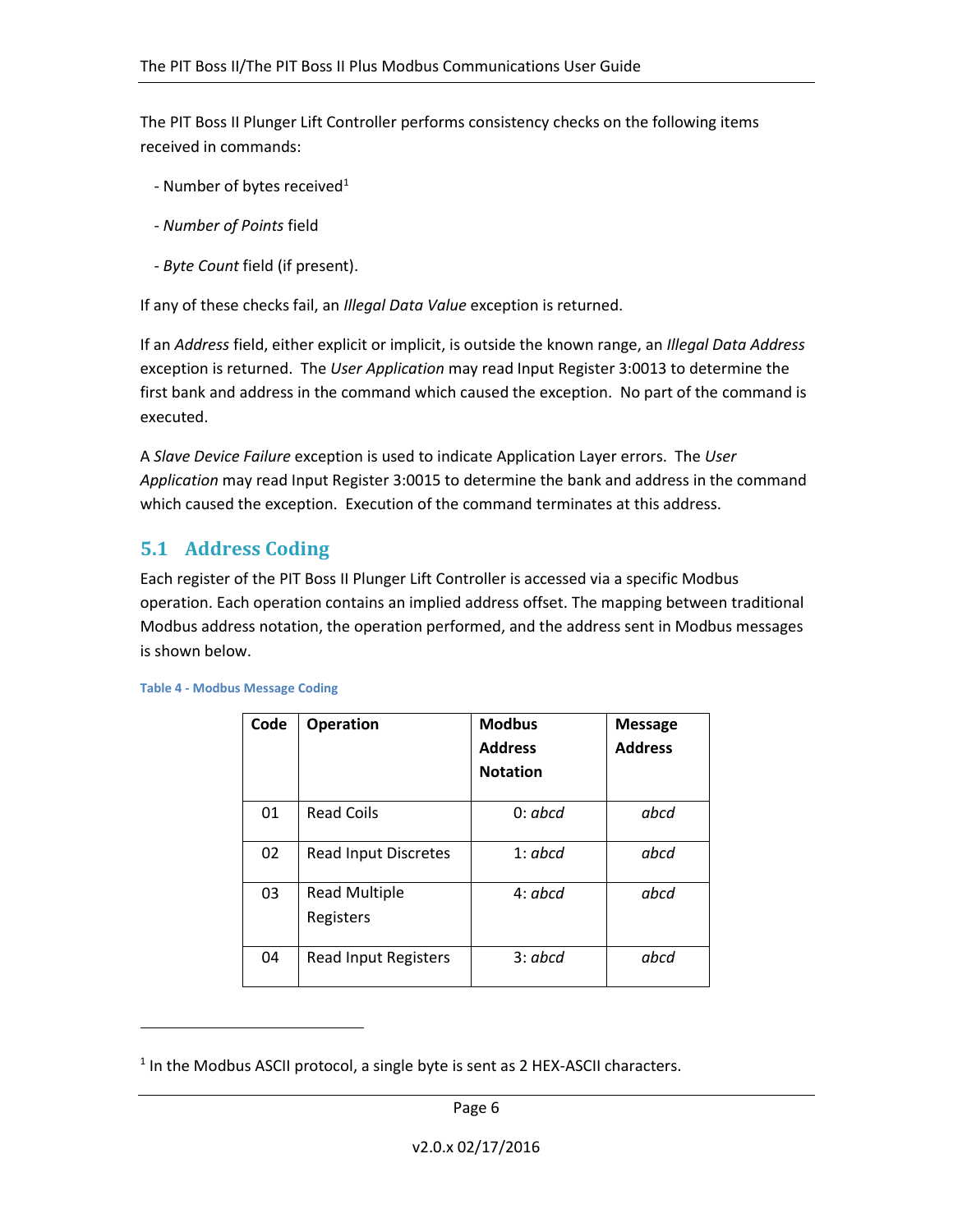| 05 | Write Coil                  | 0:abcd  | abcd |
|----|-----------------------------|---------|------|
| 06 | Write Single Register       | 4: abcd | abcd |
| 15 | <b>Force Multiple Coils</b> | 0:abcd  | abcd |
| 16 | Write Multiple<br>Registers | 4: abcd | abcd |

For example, accessing register 4:4000 is done via the following operations:

ReadMultipleRegisters, WriteSingleRegister, and WriteMultipleRegisters. All of these operations use the address value 4000. Accessing register 0:4000 is done with the following operations: ReadCoils and WriteCoils. These two operations also use the address value 4000, but access a different register.

# **6 Application Layer Operation**

# **6.1 Basic Operation**

The PIT Boss II Plunger Lift Controller is designed to allow concurrent operation from the front panel and Modbus interface. This requires that the front panel user (*UI Application*) and the *User Application* (via the *Remote Access Interface*) not access data at the same time or overwrite each other's data. This is achieved by allowing each application to have a copy of the PIT Boss II Plunger Lift Controller parameters to read and modify. This imposes special requirements on the *User Application*.

The information within the PIT Boss II Plunger Lift Controller is grouped into a number of datasets. Before accessing any data within a data-set, it must be retrieved by the *Remote Access Application*. This is done so that:

- The *User Application* can read a consistent data-set: That is, one in which the data is not changing while it is being read. This means that, in general, the data-set will be out-of-date. The *User Application* should have the *Remote Access Application* retrieve a fresh copy of a data-set before each read "session".
- Changes made to a data-set will not be lost: If parameters are changed using the front panel and *User Application* at the same time, there is a potential for changes to be lost. For this reason, a lock-out mechanism is provided. The *User Application* can retrieve a data-set "for writing". This will lock-out changes to the data-set by the front panel.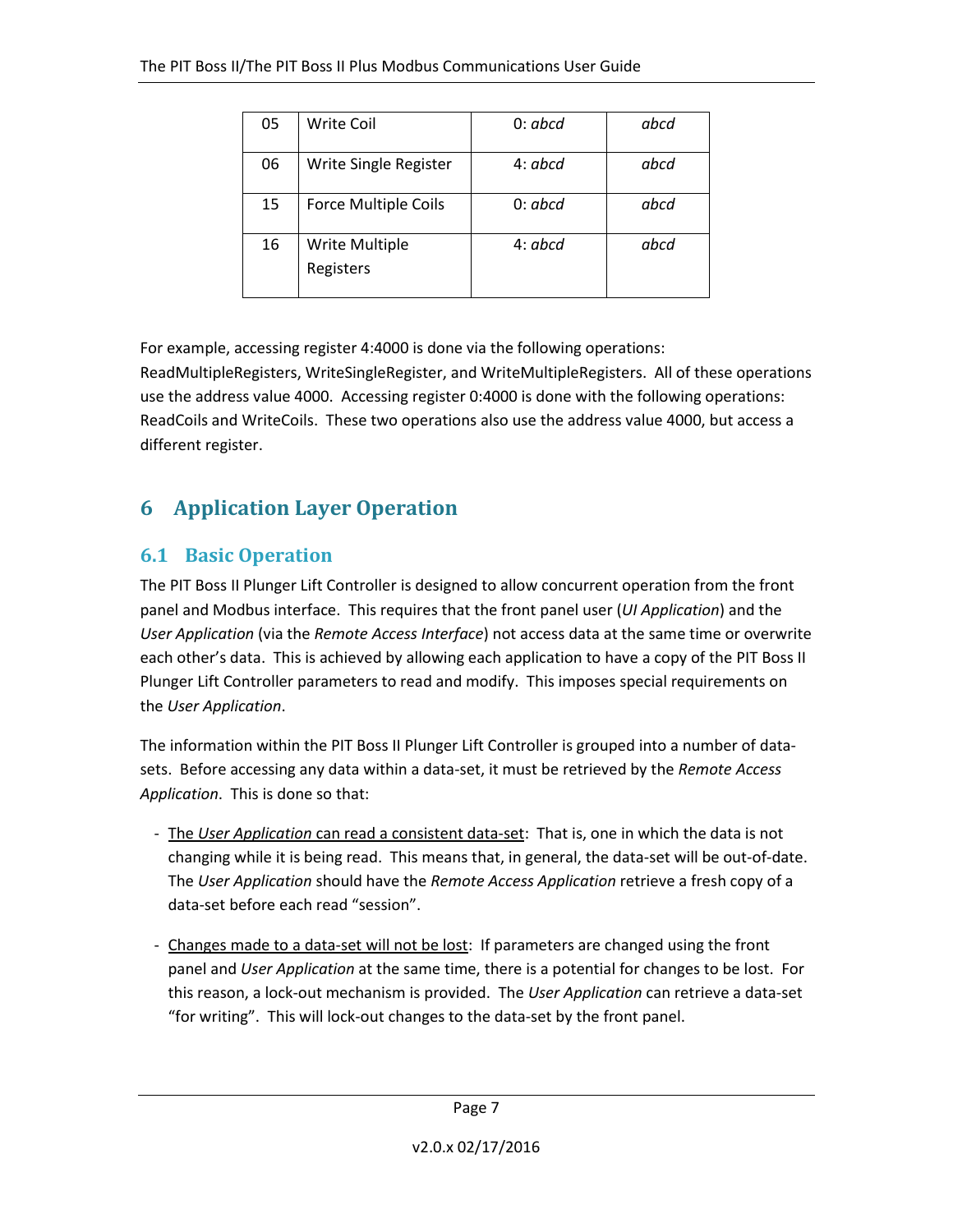#### **6.1.1 Register Set Access**

A register set is defined as a fixed number of contiguous 16-bit memory locations that represent a single PIT Boss II Plunger Lift Controller parameter. For a register set to be valid it must be accessed as an aggregate from the start address.

For read operations, the *User Application* should query the starting register address and read the entire length of the register set. Register sets must be written from low to high order with no intervening write operations. The register set is validated, by the *Remote Access Application*, as an aggregate when the high order register is written.

PIT Boss II Plunger Lift Controller register set formats are defined in [§7.1.](#page-15-1)

### **6.2 Automatic Dependent Parameter Update**

The range of values for some control parameters depend on the current value of other parameters. This means that when a parameter is changed, its dependent parameters may become invalid. In this case, the dependent parameters are automatically changed in order to avoid an invalid configuration. Register assignments are such that dependent parameters have a higher register number than their "parent". This allows a group of parameters to be written with a single Modbus command with no undesired side-effects.

### **6.3 Concurrency Issues**

#### **6.3.1 Plunger Lift Controller Algorithm**

Changes to plunger lift control parameters may be made while the control algorithm is running. These changes are saved when the Modbus Write Time expires, but are not applied until the start of the next plunger lift cycle or controller cycle restart.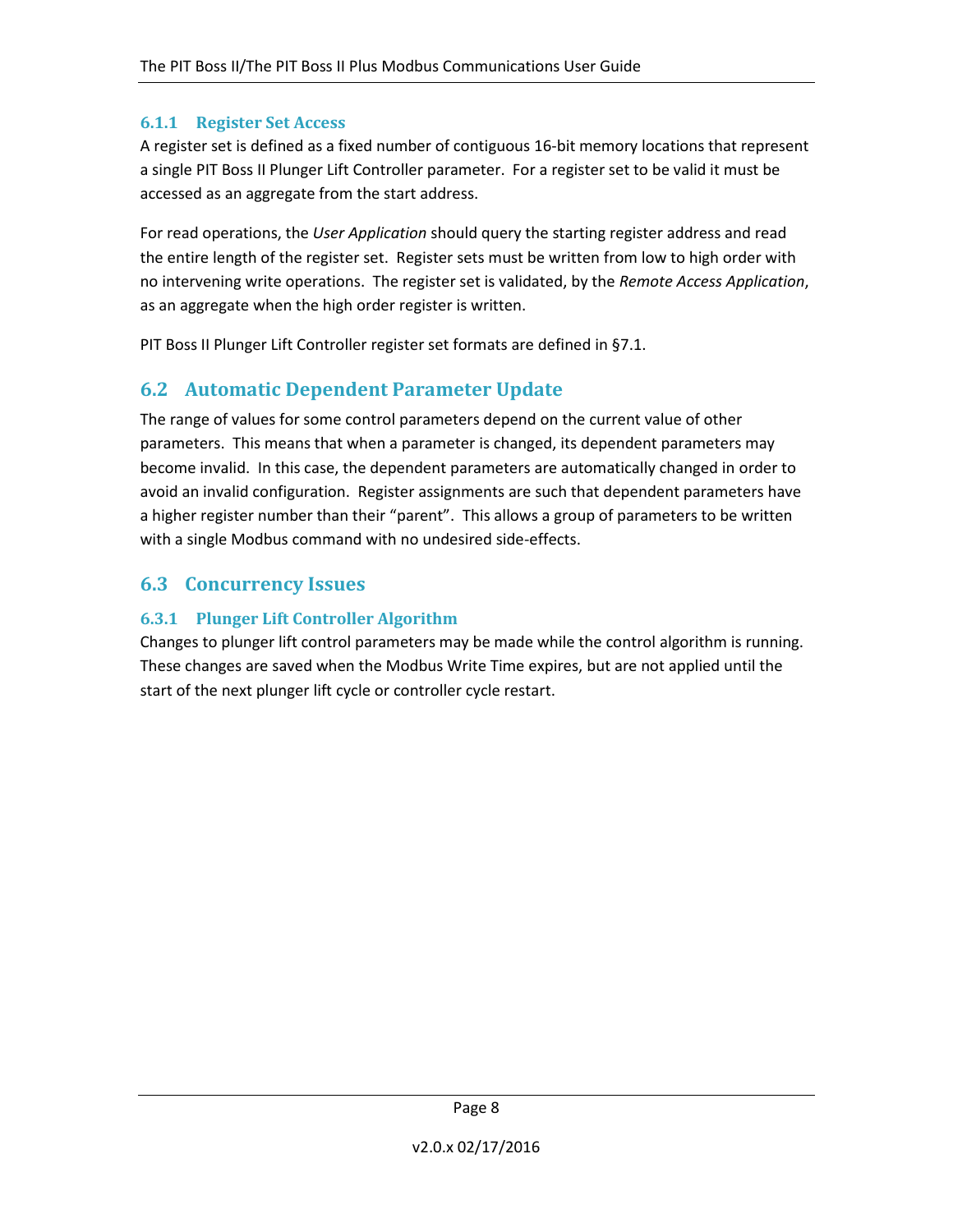The following Historical Logs are updated by the control algorithm:

<span id="page-13-0"></span>**Table 5 - Available Logs**

| Log              | Updated                                                                                                                                              |
|------------------|------------------------------------------------------------------------------------------------------------------------------------------------------|
| Plunger Cycle    | At the end of each plunger lift cycle<br>when the controller moves from<br>Close to Wait Arrival.                                                    |
| Daily Production | When the Day Start time is reach<br>each day, the Daily Production log<br>will be written to memory and the<br>current day will start again at zero. |

It is possible; therefore, that the history is being updated while it is being read by the *User Application*. For example, at the end of the cycle, the Log 1 data becomes Log 2 and Log 25 data is removed. It is the responsibility of the *User Application* to manage this sliding window of log data at the gas day or plunger cycle boundary.

### **6.4 Error Reporting**

When a *Slave Device Failure* exception is returned, the *User Application* may read Input Register 3:0014 to determine the type of failure, as follows:

| <b>Error Type</b>             | Code | <b>Description</b>                                                                                                                                                          |
|-------------------------------|------|-----------------------------------------------------------------------------------------------------------------------------------------------------------------------------|
| <b>MODBUS_ACCESS_DENIED</b>   | 01   | Modbus access to registers has been<br>lockout from the device front panel. Only<br>registers 1:0300, and 3:0300-3:0302 are<br>accessible.                                  |
| <b>FUNCTION_NOT_SUPPORTED</b> | 02   | The specified functionality of this register<br>is not available in this firmware version.                                                                                  |
| <b>FEATURE NOT ENABLED</b>    | 03   | The application attempted to access a<br>data item belonging to a disabled value-<br>added firmware feature. These features<br>may only be enabled from the front<br>panel. |

<span id="page-13-1"></span>**Table 6 - Supported Modbus Error Codes**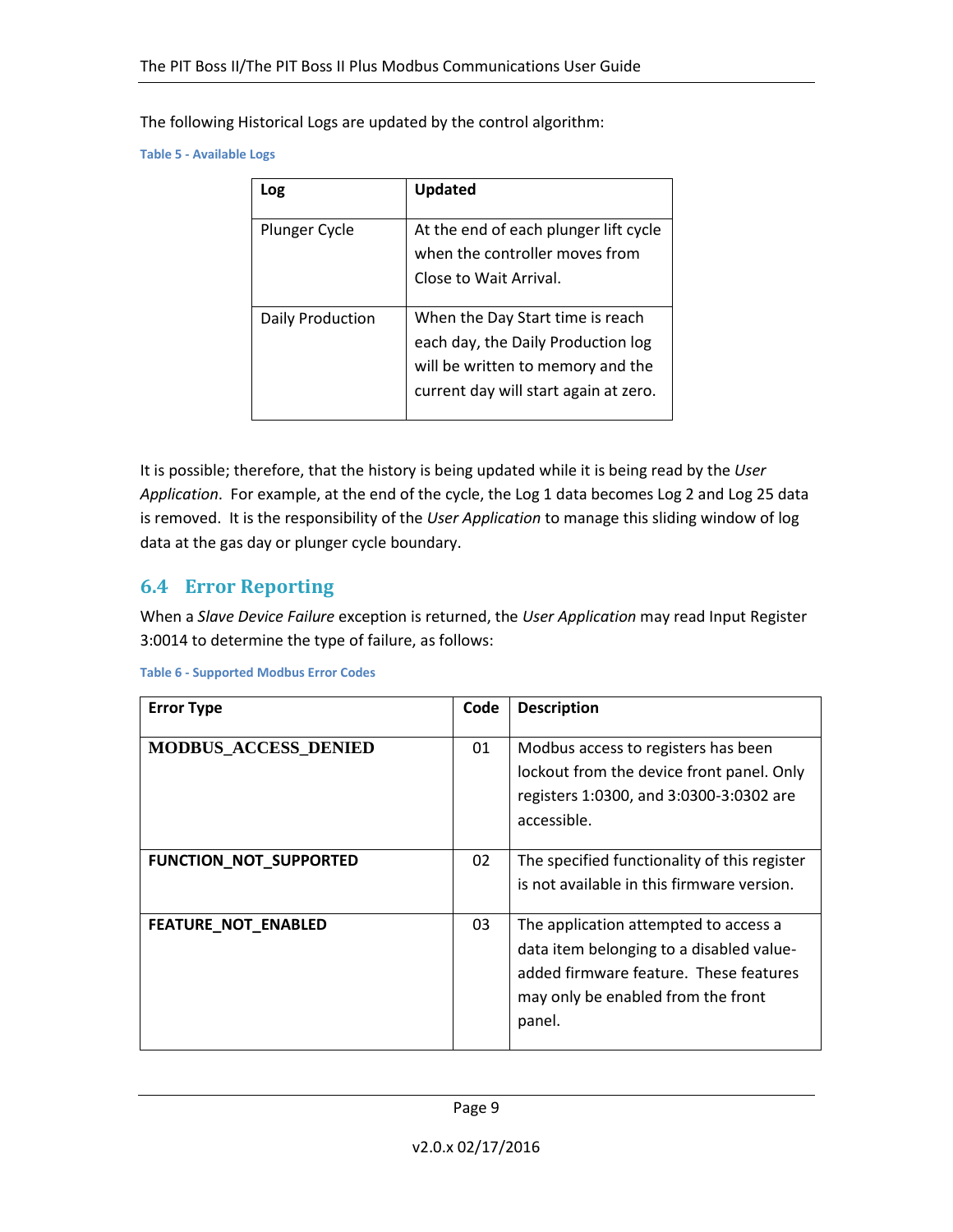| <b>Error Type</b>            | Code | <b>Description</b>                                                                                                                                       |
|------------------------------|------|----------------------------------------------------------------------------------------------------------------------------------------------------------|
| FUNCTION_NOT_ENABLED         | 04   | The application attempted to access a<br>data item that requires activation via<br>another register.                                                     |
| DEVICE_NOT_ENABLED           | 05   | The application attempted to access a real<br>device which is not present (i.e. enabled)<br>in the PIT Boss II Plunger Lift Controller<br>configuration. |
| DATASET_NOT_LOCKED           | 06   | The application attempted to write to a<br>dataset which was not locked.                                                                                 |
| DEPENDENT_DATASET_NOT_LOCKED | 07   | The application attempted to modify<br>parameter in a locked dataset that<br>required an auto update parameter in an<br>unlocked dependent dataset.      |
| DATASET_ALREADY_LOCKED       | 08   | The application attempted to lock a<br>dataset which is currently locked by the<br>integral control panel user. Try the<br>request at a later time.      |
| VALUE_OUT_OF_RANGE           | 09   | The preset value for a register was<br>outside the acceptable range of values.                                                                           |
| <b>WRITE_SEQUENCE_ERROR</b>  | 10   | The registers in a register set were not<br>written in the proper order.                                                                                 |
| LOG_NOT_SELECTED             | 11   | The application attempted to read a data<br>value belonging to a historical log which<br>has not been loaded.                                            |
| <b>CONTROLLER_RUNNING</b>    | 12   | The application attempted to force a<br>valve operation while the controller was<br>running.                                                             |
| LOW_BATTERY                  | 13   | The request could not be performed<br>because the PIT Boss II Plunger Lift<br>Controller is in a low battery condition.                                  |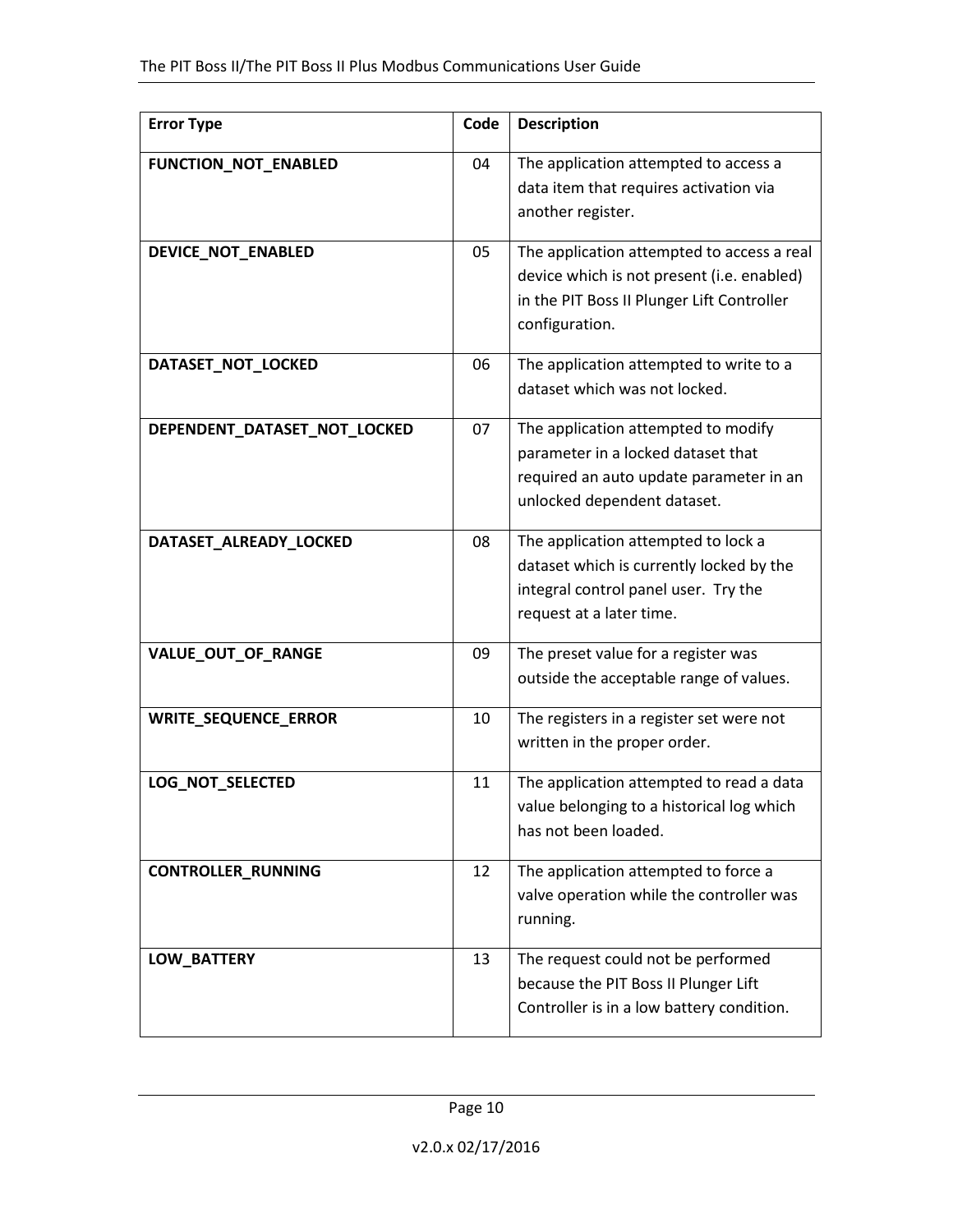# **7 Address Assignments**

### <span id="page-15-1"></span>**7.1 Register Formats**

LSW = least significant word (16-bits) MSW = most significant word (16 bits)

#### **7.1.1 Date/Time Register**

- Range:  $0 4,294,967,295$
- Write MSW first when writing in seconds format
- Use the Time Format Holding Regsiter to switch the format

#### <span id="page-15-0"></span>**Table 7 - Date/Time Register Format**

| <b>Number</b> | <b>Description (Seconds Format)</b>    | <b>Description(H:M:S Format)</b> |
|---------------|----------------------------------------|----------------------------------|
| Start         | Seconds since January 1, 2000<br>(MSW) | Year                             |
| Start $+1$    | Seconds since January 1, 2000<br>(LSW) | Month                            |
| Start $+2$    | Reserved                               | Day                              |
| Start $+3$    | Reserved                               | <b>Hours</b>                     |
| Start $+4$    | Reserved                               | <b>Minutes</b>                   |
| Start $+5$    | Reserved                               | Seconds                          |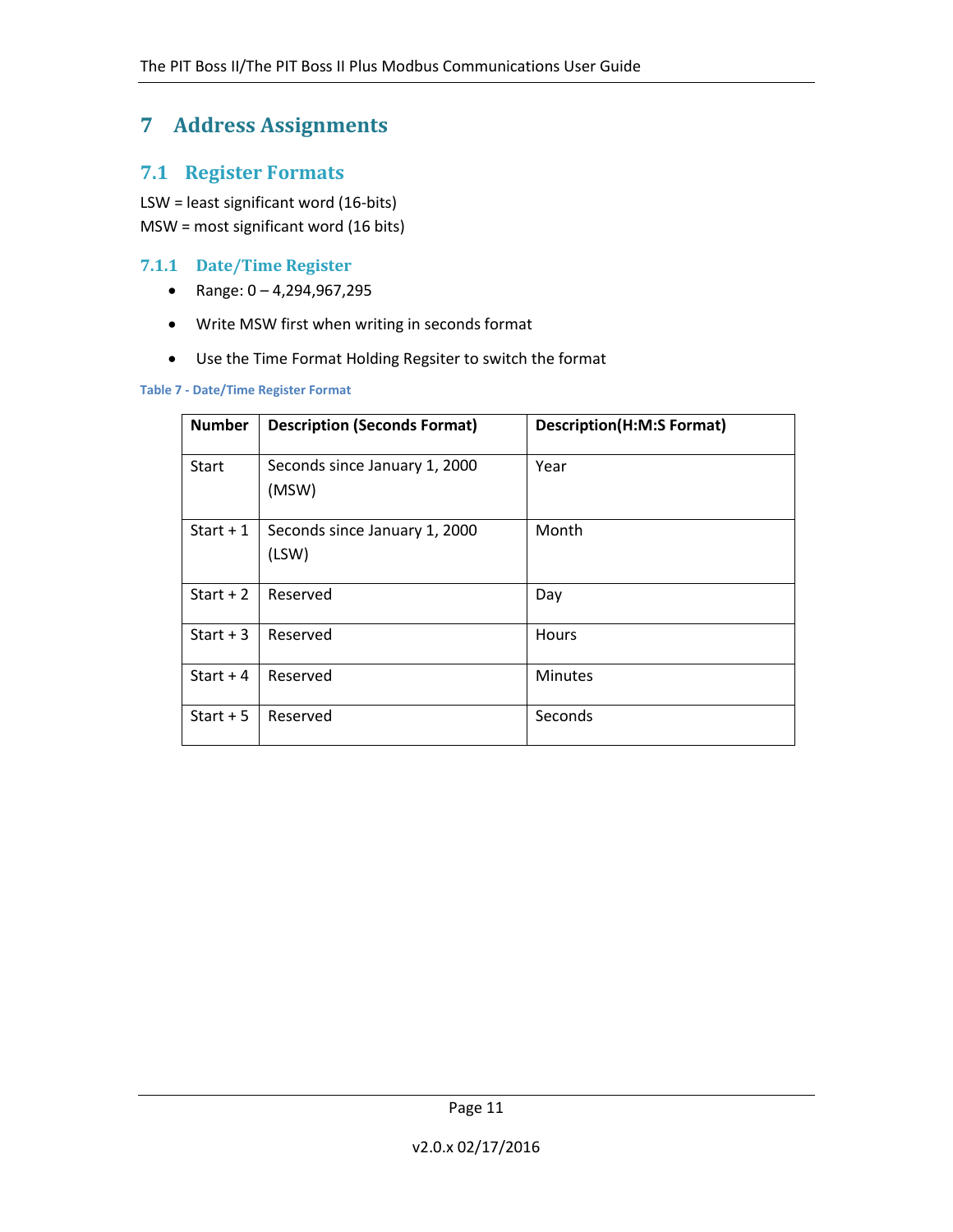#### **7.1.2 Elapsed Time Register**

- Range:  $0 3,599,999$  seconds (1000 hours)
- Use the Time Format Holding Register to switch the format

#### <span id="page-16-0"></span>**Table 8 - Elapsed Time Register Format**

| <b>Number</b> | <b>Description (Seconds Format)</b> | <b>Description(H:M:S Format)</b> |
|---------------|-------------------------------------|----------------------------------|
| <b>Start</b>  | Seconds (MSW)                       | <b>Hours</b>                     |
| Start $+1$    | Seconds (LSW)                       | <b>Minutes</b>                   |
| Start $+2$    | Reserved                            | Seconds                          |

#### **7.1.3 Double Word Register**

<span id="page-16-1"></span>**Table 9 - Double Word Register Format**

|                   | Number   Description |
|-------------------|----------------------|
| Start             | <b>MSW</b>           |
| Start + $1$   LSW |                      |

# **7.2 Coils**

#### <span id="page-16-2"></span>**Table 10 - Available Coils**

| <b>Register</b> | <b>Description</b>                                                                                                                                                                                           | Read         | Write       |
|-----------------|--------------------------------------------------------------------------------------------------------------------------------------------------------------------------------------------------------------|--------------|-------------|
| 0:0001          | Valve A Status                                                                                                                                                                                               | $0$ – Closed | $0$ – Close |
|                 | <b>Privileged Access</b>                                                                                                                                                                                     | $1 -$ Open   | $1 -$ Open  |
|                 | Write operations only work when controller is<br>Stopped. This coil forces the valve operation<br>and is not the same as pressing the Close and<br>Open buttons on the keypad of the physical<br>controller. |              |             |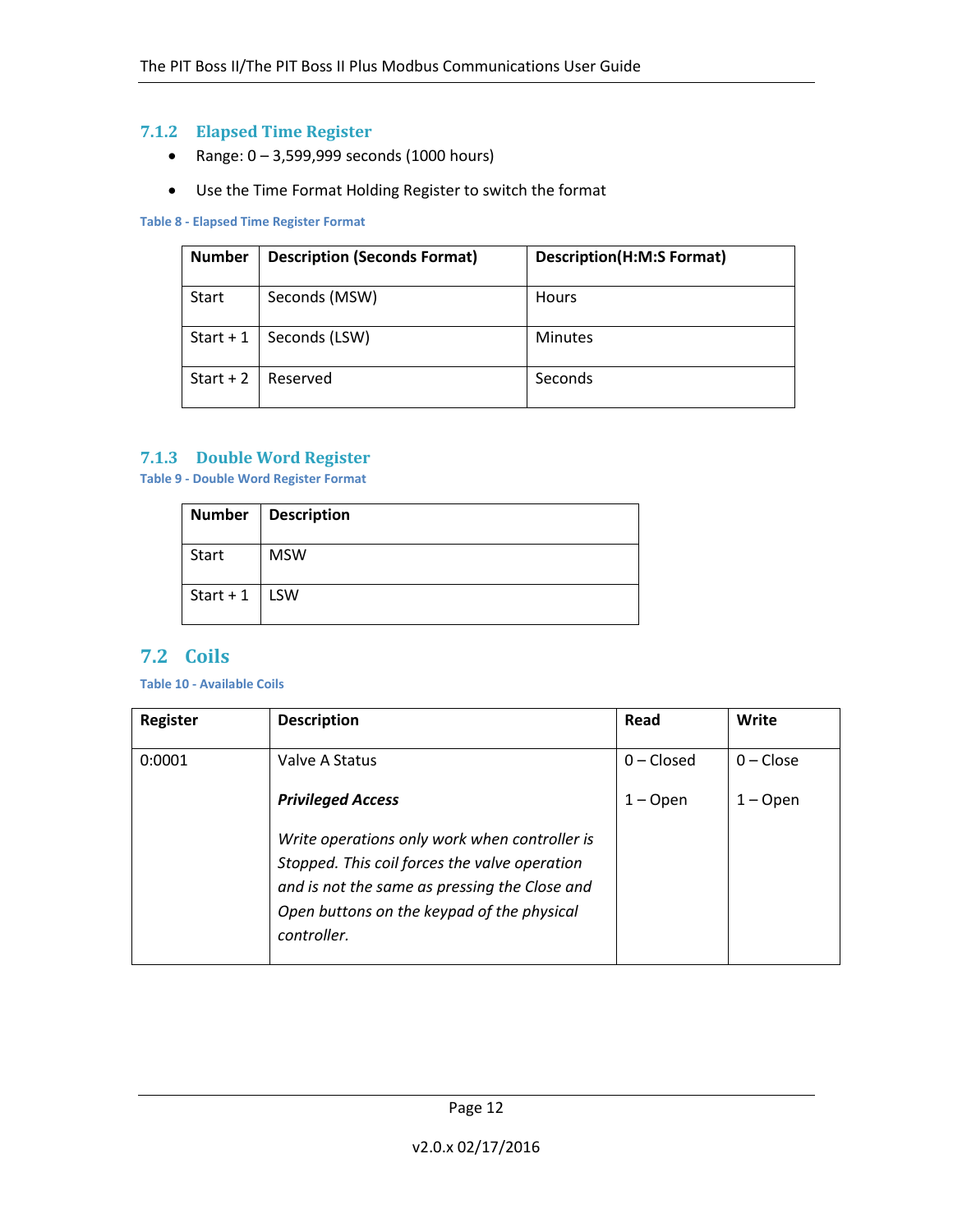| Register          | <b>Description</b>                                                                                                                                                                                                                       | Read           | Write          |
|-------------------|------------------------------------------------------------------------------------------------------------------------------------------------------------------------------------------------------------------------------------------|----------------|----------------|
| 0:0002            | Valve B Status                                                                                                                                                                                                                           | $0$ – Closed   | $0$ – Close    |
|                   | <b>Privileged Access</b>                                                                                                                                                                                                                 | $1 -$ Open     | $1 -$ Open     |
|                   | Write operations only work when controller is<br>Stopped. This coil forces the valve operation<br>and is not the same as pressing the Close and<br>Open buttons on the keypad of the physical<br>controller.                             |                |                |
| 0:0003            | <b>Auto Catcher Status</b>                                                                                                                                                                                                               | $0$ – Closed   | $0$ – Close    |
|                   | <b>Privileged Access</b><br>Write operations only work when controller is<br>Stopped. This coil forces the valve operation<br>and is not the same as pressing the Close and<br>Open buttons on the keypad of the physical<br>controller. | $1 -$ Open     | $1 -$ Open     |
| 0:0004            | Units                                                                                                                                                                                                                                    | $0$ – Imperial | $0$ – Imperial |
|                   | Se the units that appear on the display. Does<br>not affect values retrieved through Modbus.                                                                                                                                             | 1 - Metric     | 1 - Metric     |
| $0:0003 - 0:0013$ | Reserved                                                                                                                                                                                                                                 | N/A            | N/A            |
| 0:0014            | <b>Reset All Alarms</b>                                                                                                                                                                                                                  | N/A            | 1 - Reset Log  |
| $0:0015 - 0:0018$ | Reserved                                                                                                                                                                                                                                 | N/A            | N/A            |
| 0:0019            | Reset All Data<br><b>Privileged Access</b>                                                                                                                                                                                               | N/A            | 1 - Reset Log  |
|                   | Reset all data logs and settings back to factory<br>defaults                                                                                                                                                                             |                |                |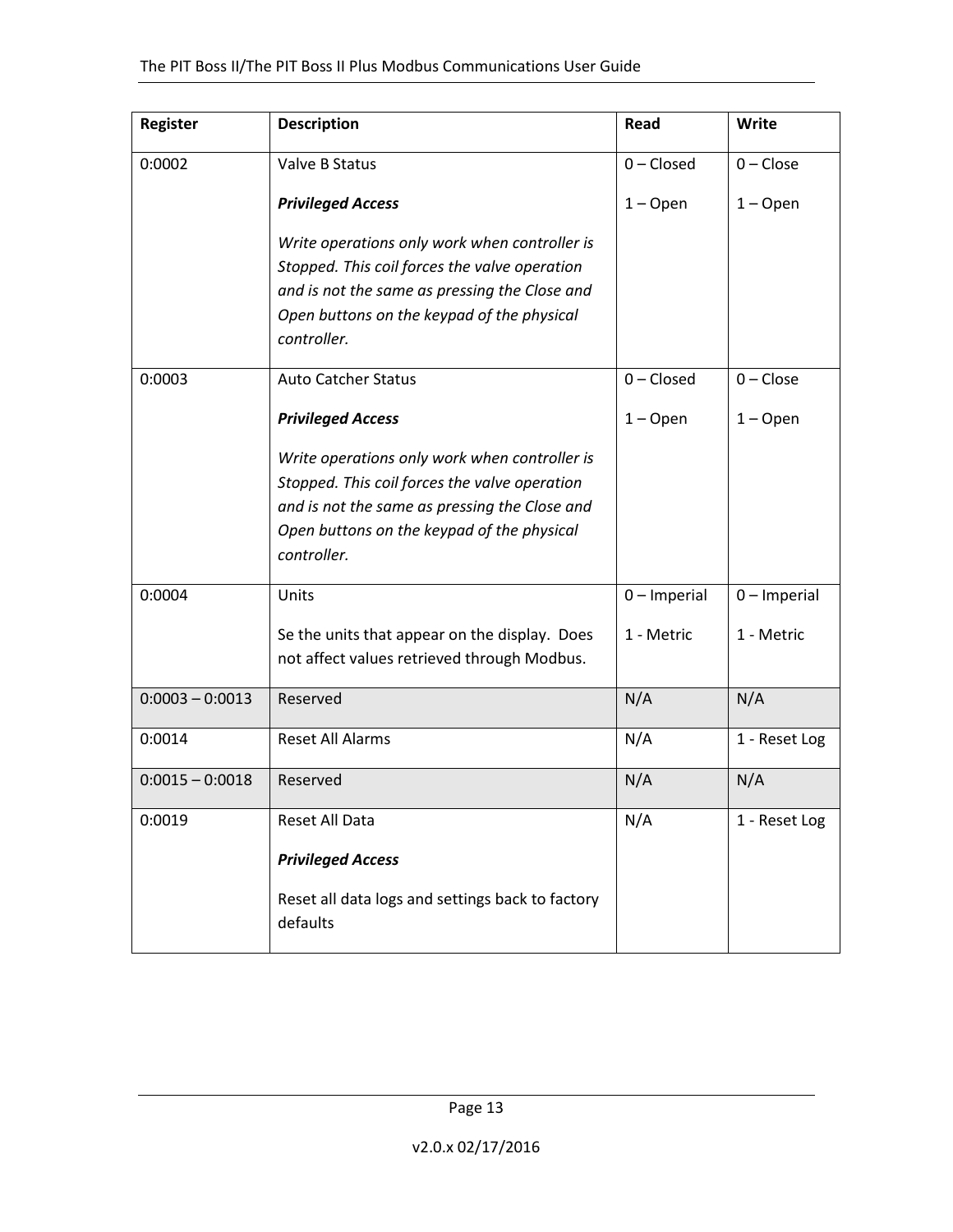| <b>Register</b> | <b>Description</b>                                                      | Read | Write         |
|-----------------|-------------------------------------------------------------------------|------|---------------|
| 0:0020          | <b>Reset Plunger Statistics</b><br><b>Privileged Access</b>             | N/A  | 1 - Reset Log |
|                 | Reset the plunger statistics, ie Arrivals and<br><b>Travel Distance</b> |      |               |

# **7.3 Input Discretes**

<span id="page-18-0"></span>**Table 11 - Available Input Discretes**

| <b>Register</b>   | <b>Description</b>                                                                  | Read                                                                                             |
|-------------------|-------------------------------------------------------------------------------------|--------------------------------------------------------------------------------------------------|
| 1:0001            | <b>Operator Present</b><br>Indicates whether or not the display is on.              | $0 - No operator at the$<br>controller<br>$1 -$ An operator is currently<br>using the controller |
| $1:0002 - 1:0014$ | Reserved                                                                            | N/A                                                                                              |
| 1:0015            | <b>Alarms Present</b>                                                               | $0 - None$<br>1 - Alarms Present                                                                 |
| 1:0016            | Date Time Set<br>Indicates whether the date has been set since<br>the last power up | $0$ – Not Set<br>$1 - Set$                                                                       |
| 1:0017            | Firmware Option Pressure Optimization                                               | $0$ – Disabled<br>$1$ – Enabled                                                                  |
| 1:0018            | Firmware Option Timer Optimization                                                  | $0$ – Disabled<br>$1$ – Enabled                                                                  |
| $1:0019 - 1:0030$ | Reserved                                                                            | N/A                                                                                              |
| 1:0031            | <b>Battery Switch Status</b>                                                        | $0 -$ Reset<br>$1 -$ Tripped                                                                     |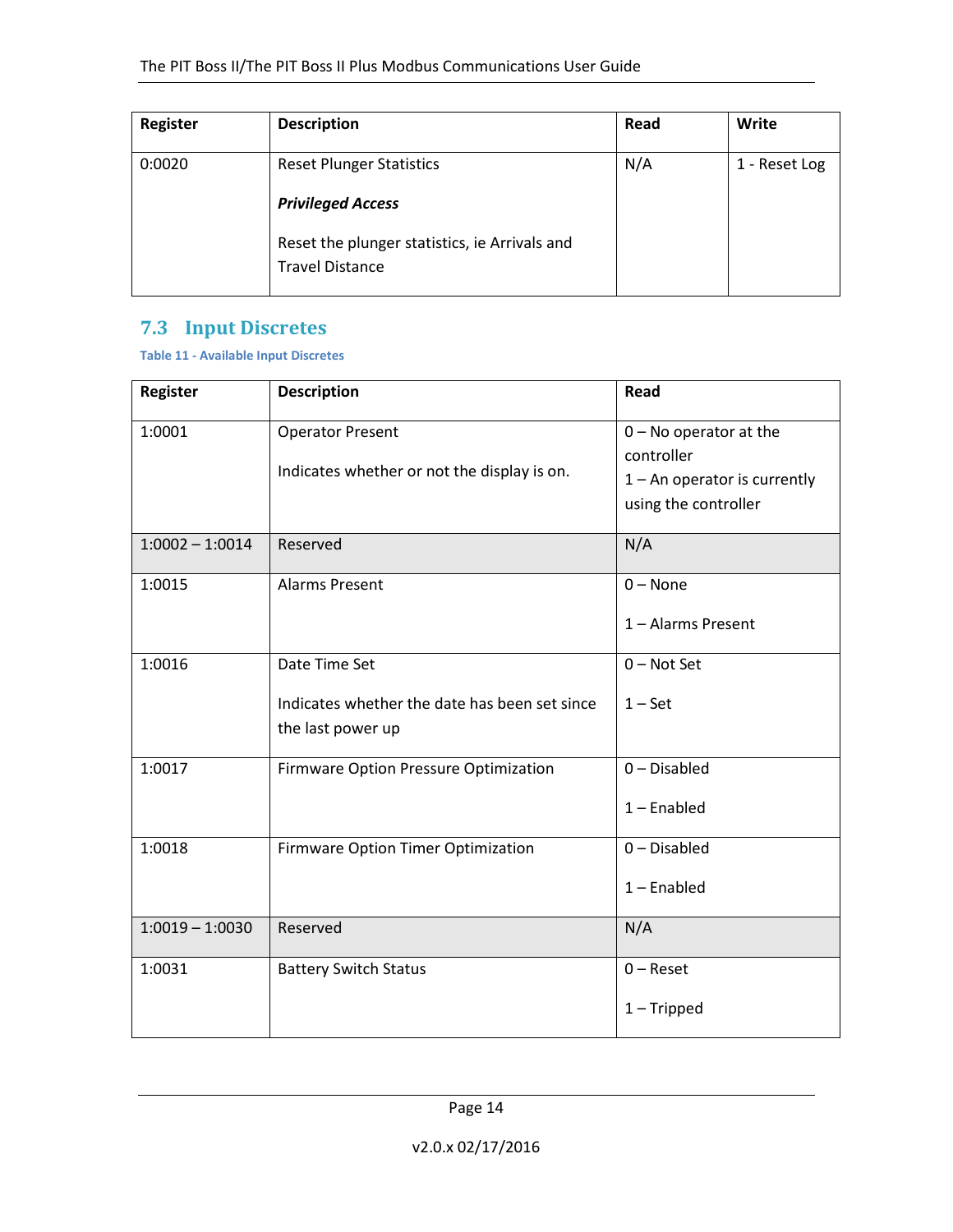| <b>Register</b> | <b>Description</b>                       | Read          |
|-----------------|------------------------------------------|---------------|
| 1:0032          | Line Pressure Switch Status              | $0 -$ Reset   |
|                 |                                          | $1$ – Tripped |
| 1:0033          | <b>Casing Pressure Switch Status</b>     | $0 -$ Reset   |
|                 |                                          | $1$ – Tripped |
| 1:0034          | Flow Differential Pressure Switch Status | $0 -$ Reset   |
|                 |                                          | $1$ – Tripped |
| 1:0035          | <b>Flow Switch Status</b>                | $0 -$ Reset   |
|                 |                                          | $1$ – Tripped |

# **7.4 Input Registers**

<span id="page-19-0"></span>**Table 12 - Available Input Registers**

| <b>Register</b> | <b>Description</b>                            | Read                         |
|-----------------|-----------------------------------------------|------------------------------|
| 3:0001          | <b>Controller Mode</b>                        | $1 =$ Line Pressure          |
|                 | <b>Current Pressure Optimization mode</b>     | $2 =$ Casing Pressure        |
|                 |                                               | $3 =$ Flow DP                |
| 3:0002          | <b>Battery Voltage Value</b>                  | $350 - 800$ cV               |
|                 | Last read voltage of battery in centi-volts   |                              |
|                 | (ie. $600 = 6$ Volts)                         |                              |
| 3:0003          | Reserved                                      | N/A                          |
| 3:0004          | <b>Casing Pressure Sensor Value</b>           | 0.0 - Casing Pressure Sensor |
|                 | Last read Casing Pressure reading in PSI with | Max Value (PSI)              |
|                 | an extra digit for a decimal place (ie. A     |                              |
|                 | returned value of 1000 is 100.0 PSI)          |                              |
|                 | Casing Pressure Sensor Max Value found in     |                              |
|                 | Holding Register 4:0083                       |                              |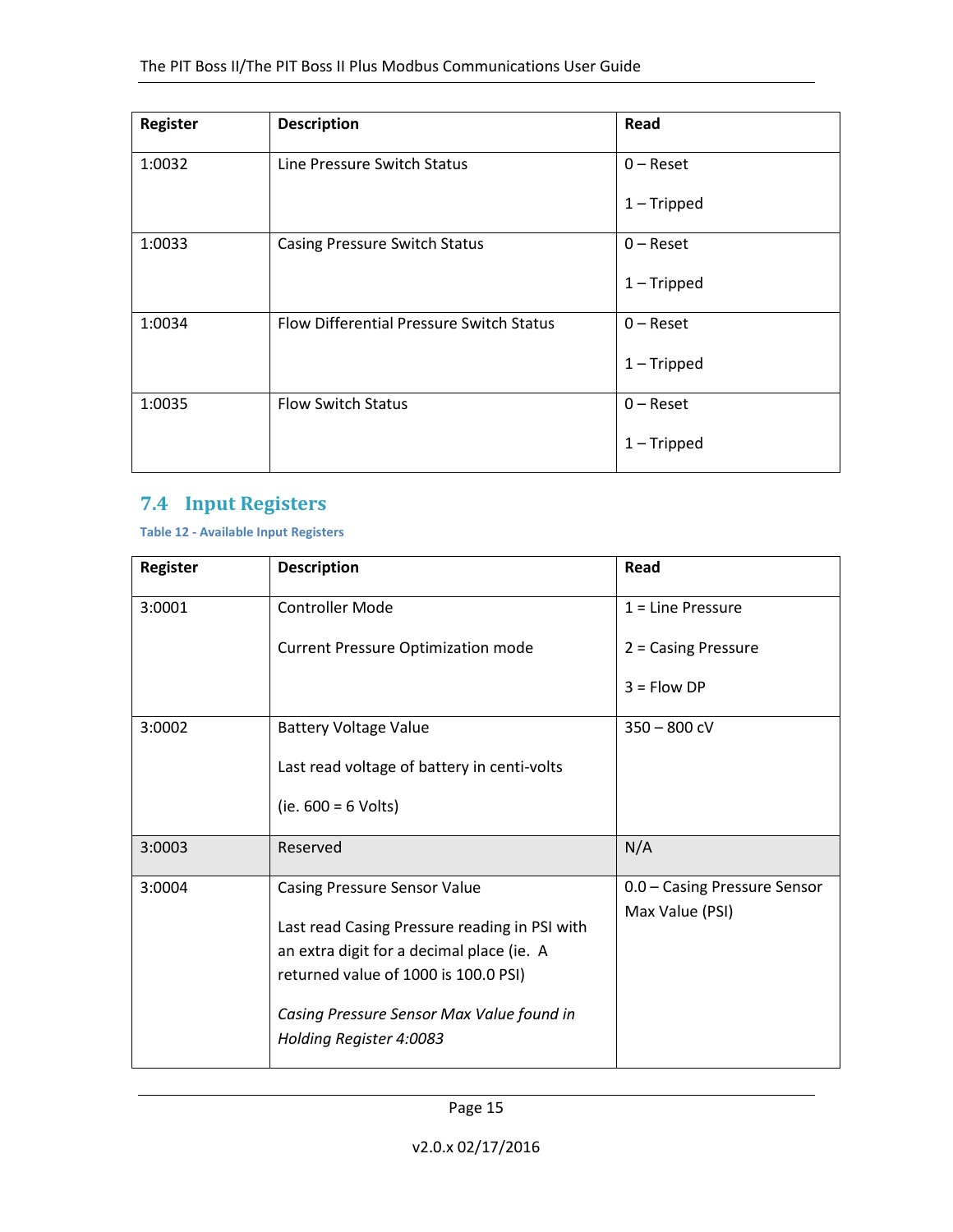| Register          | <b>Description</b>                                                                                                                                                                                                                                                                      | Read                                                  |
|-------------------|-----------------------------------------------------------------------------------------------------------------------------------------------------------------------------------------------------------------------------------------------------------------------------------------|-------------------------------------------------------|
| 3:0005            | Line Pressure Sensor Value<br>Last read Casing Pressure reading in PSI with<br>an extra digit for a decimal place (ie. A<br>returned value of 1000 is 100.0 PSI)<br>Line Pressure Sensor Max Value found in<br>Holding Register 4:0074                                                  | 0.0 - Line Pressure Sensor<br>Max Value psi           |
| 3:0006            | Flow Differential Pressure Sensor Value<br>Last read Flow Differential Pressure reading in<br>Inches of Water Column with an extra digit for<br>a decimal place (ie. A returned value of 100 is<br>10.0 inches of water)<br>FlowDP Sensor Max Value found in Holding<br>Register 4:0077 | 0.0 - FlowDP Sensor Max<br>Value ("H20)               |
| 3:0007            | <b>Flow Rate Sensor Value</b><br>Last read Flow Rate in e3m3/day with an extra<br>digit for a decimal place (ie. A returned value<br>of 100 is 10.0 e3m3/day)                                                                                                                           | $0.0 - 99.9$ e3m3/day                                 |
| $3:0008 - 3:0009$ | <b>Controller Serial Number</b>                                                                                                                                                                                                                                                         | $3000 - 99999$                                        |
| 3:0010            | <b>Firmware Rework Count</b>                                                                                                                                                                                                                                                            | $0 - 255$                                             |
| 3:0011            | Firmware Version App Code                                                                                                                                                                                                                                                               | $84 = Test$<br>$69$ = Experimental<br>80 = Production |
| 3:0012            | <b>Firmware Version Number</b><br>Software Version (400 = 4.0.0)                                                                                                                                                                                                                        | $0 - 65535$                                           |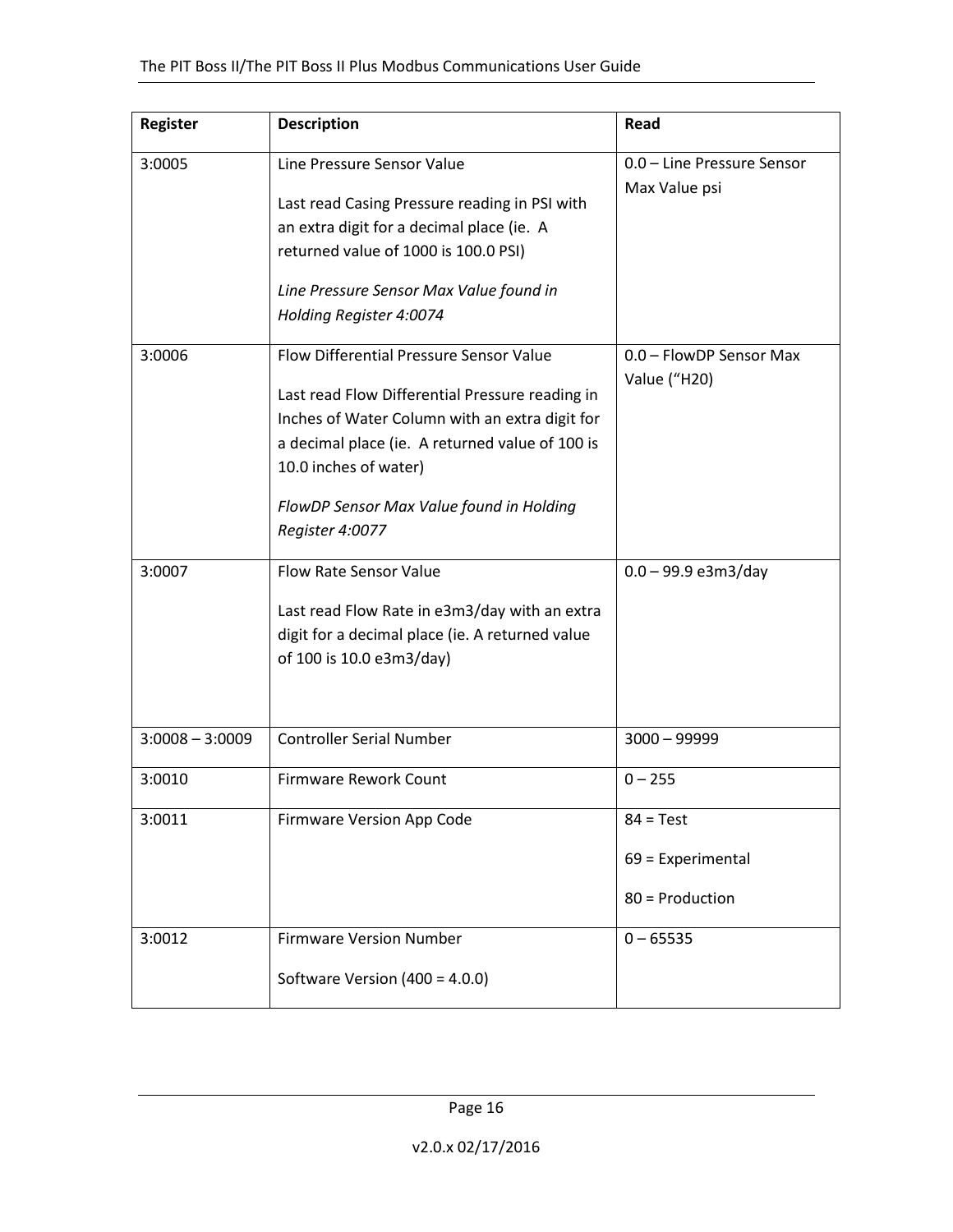| Register | <b>Description</b>                                           | Read                  |
|----------|--------------------------------------------------------------|-----------------------|
| 3:0013   | <b>Illegal Address</b>                                       | $0 - 65535$           |
|          | The last register that caused an illegal address<br>response |                       |
| 3:0014   | Slave Device Failure Type                                    | $0 - 16$              |
| 3:0015   | Slave Device Failure Address                                 | $0 - 65535$           |
|          | The last register that caused a failure response             |                       |
| 3:0016   | <b>Current Controller State</b>                              | $0 =$ AfterFlow       |
|          |                                                              | $1 =$ AfterFlow Delay |
|          |                                                              | $2 = Close$           |
|          |                                                              | 3 = Extended Close    |
|          |                                                              | $4$ = Extended Flow   |
|          |                                                              | 5 = Wait Arrival      |
|          |                                                              | $6 =$ Stopped         |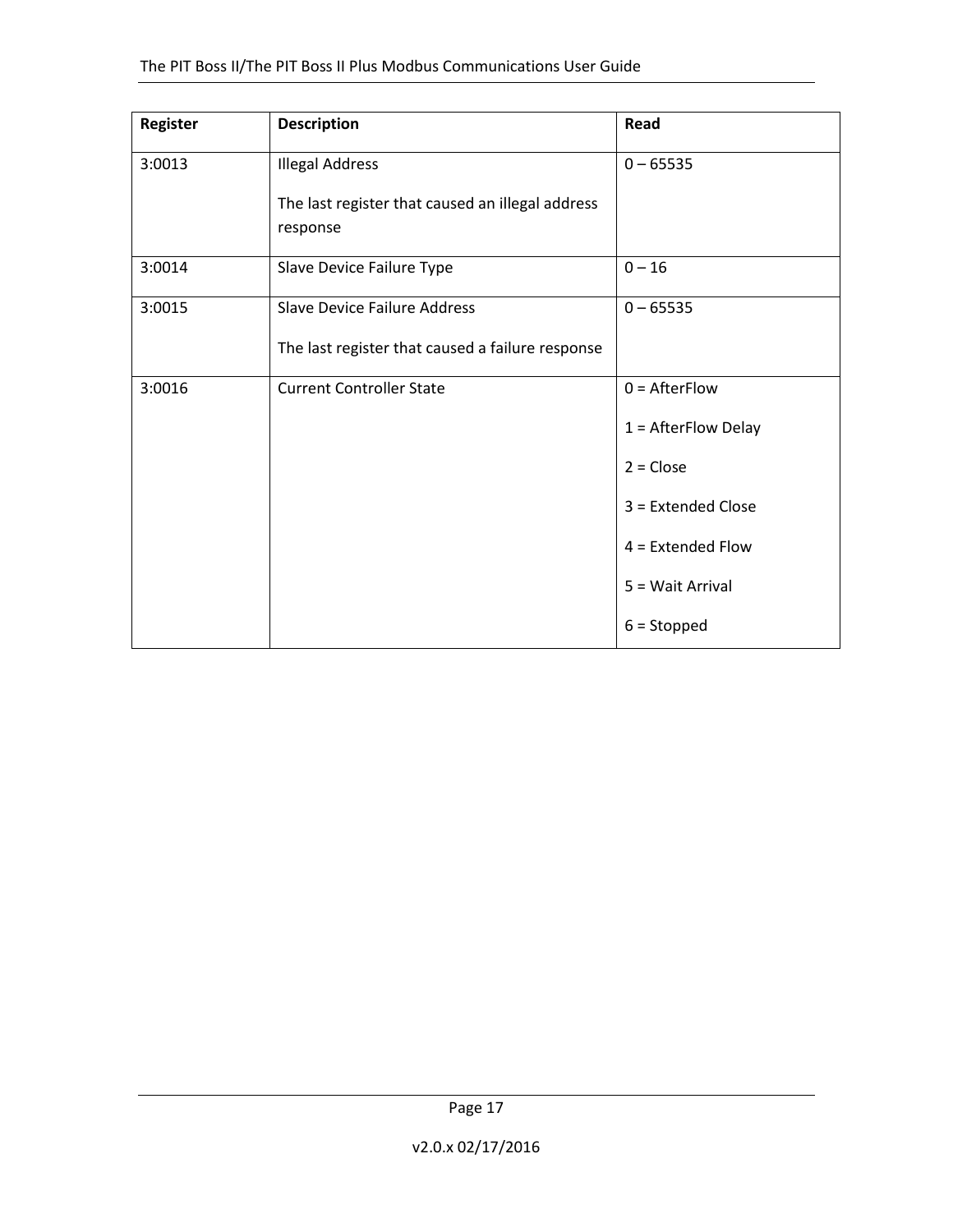| Register          | <b>Description</b>                      | Read                                     |
|-------------------|-----------------------------------------|------------------------------------------|
| 3:0017            | <b>Current Controller Status Reason</b> | $0 =$ Fast Trip                          |
|                   |                                         | $1 =$ High Line Pressure                 |
|                   |                                         | 2 = High Casing-Line Diff                |
|                   |                                         | 3 = Low Casing Pressure                  |
|                   |                                         | $4 = Low$ Battery                        |
|                   |                                         | $5 =$ Low Flow                           |
|                   |                                         | 6 = Max Open Timer Expired               |
|                   |                                         | $7 =$ Non Arrivals                       |
|                   |                                         | 8 = Normal Operation                     |
|                   |                                         | 9 = Operator Command                     |
|                   |                                         | $10 =$ Startup                           |
|                   |                                         | 11 = Hold Closed                         |
|                   |                                         | 12 = Hold Open                           |
| $3:0018 - 3:0020$ | <b>Controller Status Time Remaining</b> | <b>Elapsed Time format</b>               |
| 3:0021            | Need Input Device Change                | $0 =$ Arrival Sensor                     |
|                   |                                         | $1 =$ Line Pressure                      |
|                   |                                         | $2 = Casing$ Pressure                    |
|                   |                                         | 3= Flow Differential Pressure            |
|                   |                                         | 4 = Casing/Line Differential<br>Pressure |
|                   |                                         | $5 =$ Flow Rate                          |
|                   |                                         | $6 = CP$ and $FDP$                       |
|                   |                                         | $7 = CP$ and Flow Rate                   |
|                   |                                         | $8 = None$                               |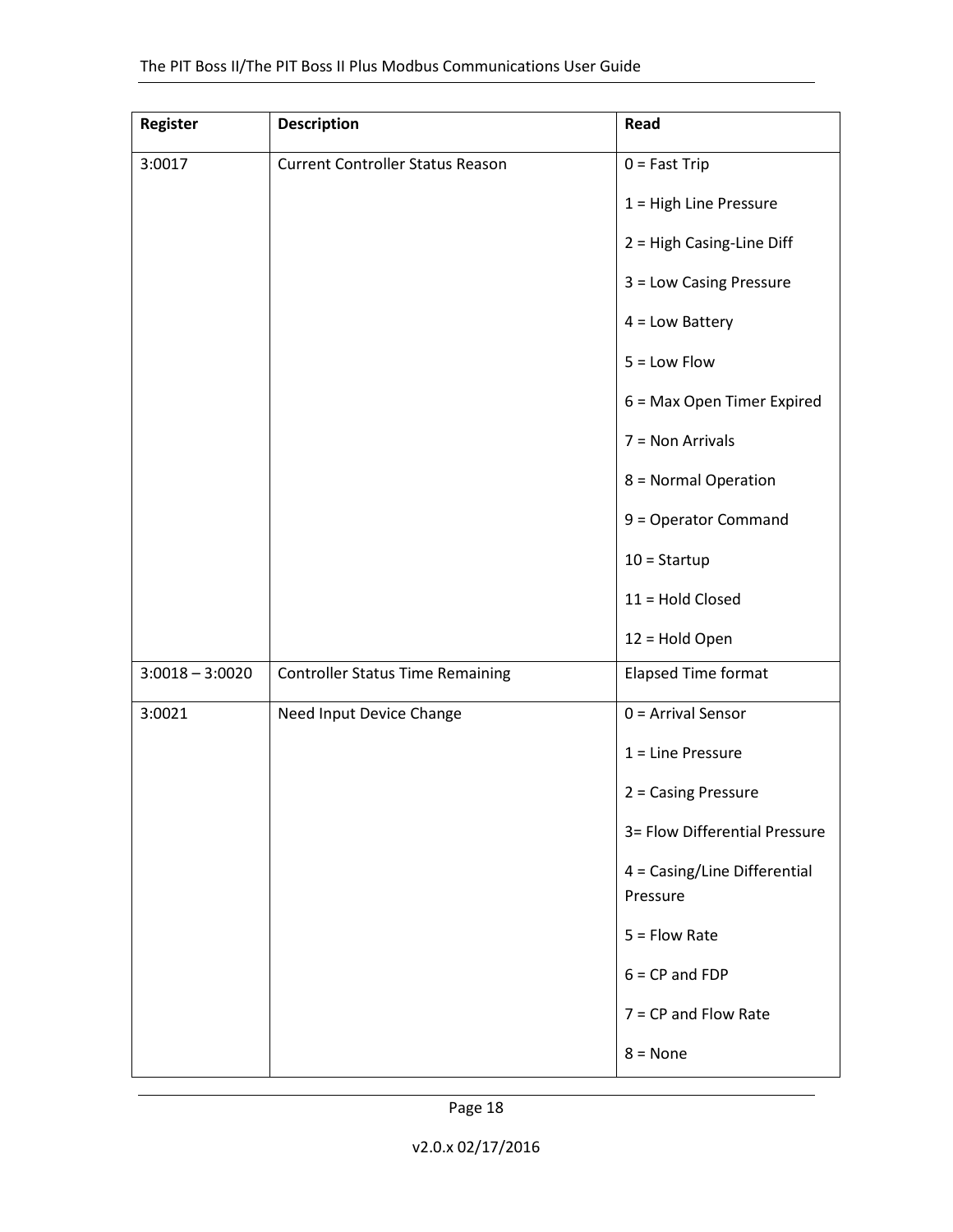| Register          | <b>Description</b>                             | Read             |
|-------------------|------------------------------------------------|------------------|
| $3:0022 - 3:0027$ | <b>Current State Begin Time</b>                | Date/Time format |
| $3:0028 - 3:0032$ | Reserved                                       | N/A              |
| $3:0033 - 3:0038$ | Alarm Reset Time                               | Date/Time format |
| 3:0039            | Alarm Reset Time - Time Set                    | $0 = Not Set$    |
|                   |                                                | $1 = Set$        |
| 3:0040            | Controller Reset Alarm Count                   | $0 - 999$        |
|                   | Number of times the controller has been        |                  |
|                   | powered off without proper shutdown            |                  |
| 3:0041            | Low Battery Shutdown Alarm Count               | $0 - 999$        |
|                   | Number of times the controller has shut in due |                  |
|                   | to low battery conditions                      |                  |
| 3:0042            | Reserved                                       | N/A              |
| 3:0043            | <b>Non-Arrival Alarm Count</b>                 | $0 - 999$        |
|                   | Number of times the plunger has failed to      |                  |
|                   | arrive                                         |                  |
| 3:0044            | Fast Trip Alarm Count                          | $0 - 999$        |
|                   | Number of times the plunger has arrived        |                  |
|                   | within the fast trip window                    |                  |
| 3:0045            | Reserved                                       | N/A              |
| 3:0046            | Casing Pressure Sensor Fault Count             | $0 - 999$        |
|                   | Number of times the sensor reads out of range  |                  |
| 3:0047            | Line Pressure Sensor Fault Count               | $0 - 999$        |
|                   | Number of times the sensor reads out of range  |                  |
| 3:0048            | Flow DP Sensor Fault Count                     | $0 - 999$        |
|                   | Number of times the sensor reads out of range  |                  |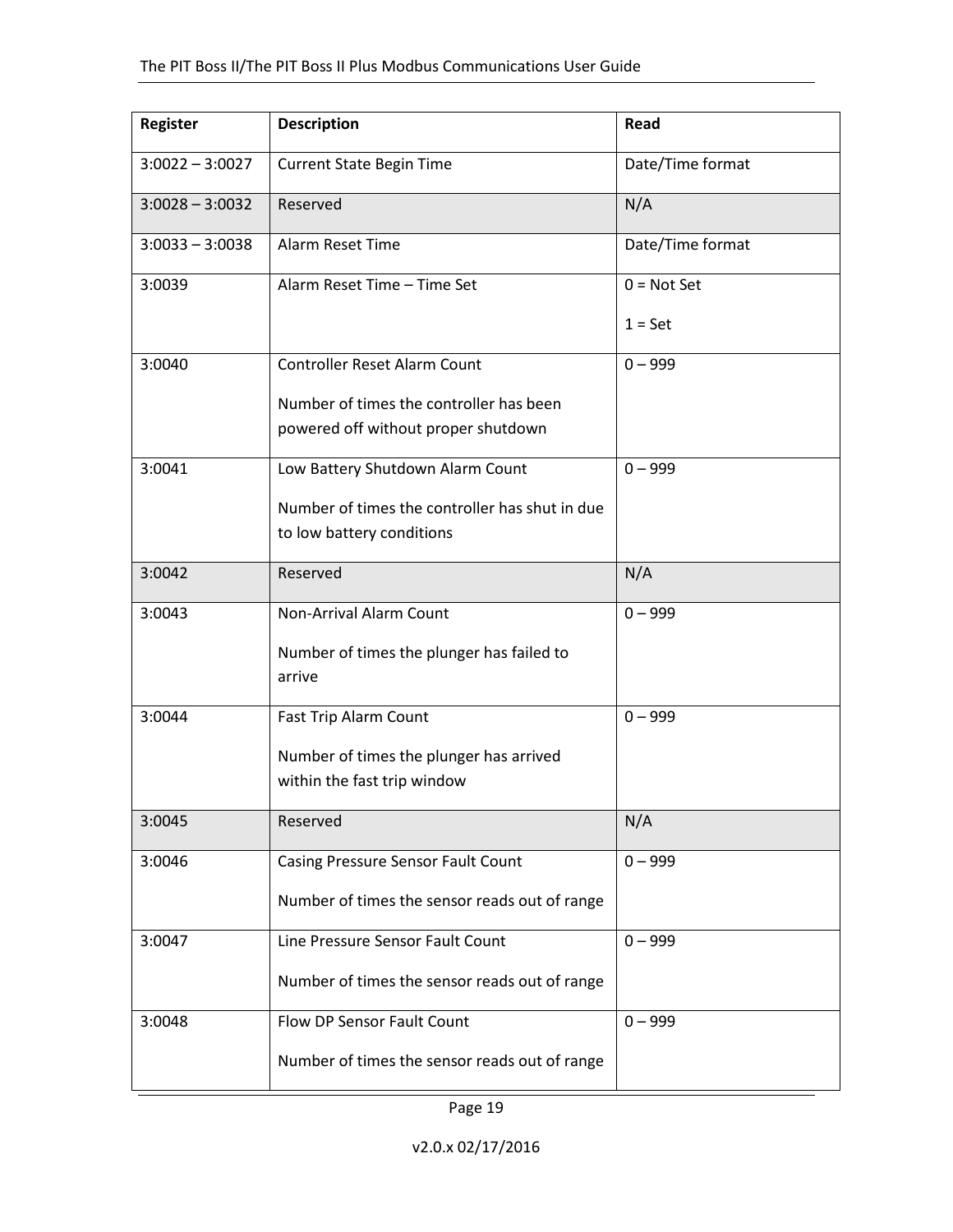| Register              | <b>Description</b>                                             | Read                       |
|-----------------------|----------------------------------------------------------------|----------------------------|
| 3:0049                | Reserved                                                       | N/A                        |
| 3:0050                | AfterFlow Casing Line DP Alarm Count                           | $0 - 999$                  |
| $3:0051 - 3:0052$     | <b>Plunger History Total Arrivals</b>                          | $0 - 99999$                |
|                       | Number of arrivals logged since last reset                     |                            |
| $3:0053 - 3:0054$     | Plunger History Total Kilometers Traveled                      | $0 - 99999$                |
|                       | Number of meters plunger has traveled since                    |                            |
|                       | last reset                                                     |                            |
| $3:0055 - 3:0082$     | Reserved                                                       | N/A                        |
|                       | <b>Plunger Cycle Logs</b>                                      |                            |
| $3:0083 + 3(n-1) -$   | Cycle Log Rise Time                                            | <b>Elapsed Time format</b> |
| $3:0085 + 3(n-1)$     | 25 Consecutive triple registers                                |                            |
|                       | "n" in the register column represents the cycle<br>log number. |                            |
|                       |                                                                |                            |
| $3:0158 + 3(n-1) -$   | Cycle Log AfterFlow Time                                       | <b>Elapsed Time format</b> |
| $3:0160 + 3(n-1)$     | 25 Consecutive triple registers                                |                            |
| $3:0233 + 3(n-1) -$   | Cycle Log Close Time                                           | <b>Elapsed Time format</b> |
| $3:0235 + 3(n-1)$     | 25 Consecutive triple registers                                |                            |
| 3:0308                | Cycle Log Count                                                | $0 - 25$                   |
| $3:0309 + 6(n - 1) -$ | Cycle Log Start Time                                           | Date/Time format           |
| $3:0314 + 6(n - 1)$   | 25 Consecutive date/time registers.                            |                            |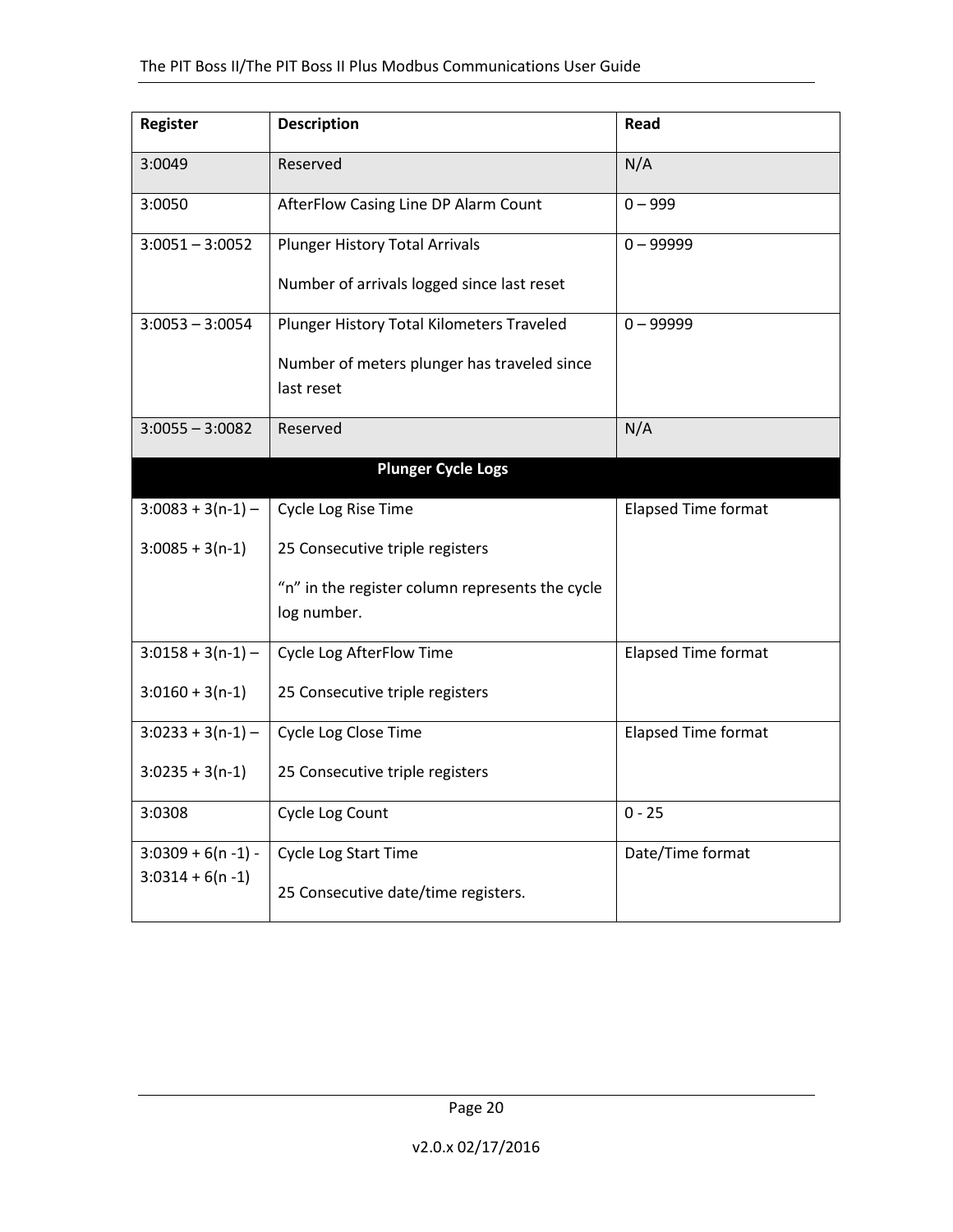| Register           | <b>Description</b>                 | Read                                                                       |
|--------------------|------------------------------------|----------------------------------------------------------------------------|
| $3:0459 + (n - 1)$ | Cycle Log Type                     | $0 = Normal$                                                               |
|                    | 25 Consecutive registers           | $1 = Fast-Trip$                                                            |
|                    |                                    | $2 = Non-Arrival$                                                          |
|                    |                                    | $3 = Max Open$                                                             |
|                    |                                    | 4 = Low Battery Shutdown                                                   |
|                    |                                    | 5 = Operator Change                                                        |
|                    |                                    | 6 = Line Pressure Shut In                                                  |
|                    |                                    | $7 =$ Startup                                                              |
| $3:0484 + (n - 1)$ | <b>Cycle Log Average Velocity</b>  | 0-65535                                                                    |
| $3:0509 + (n - 1)$ | <b>Cycle Log Surface Velocity</b>  | 0-65535                                                                    |
| $3:0509 + (n - 1)$ | Cycle Log Velocity Confidence Code | $0 - 23$                                                                   |
|                    |                                    | 0 = Velocity Sensor Not<br>Enabled                                         |
|                    |                                    | $1 =$ Poor confidence                                                      |
|                    |                                    | $2 = Low$ Confidence                                                       |
|                    |                                    | 3-8 = Good Confidence                                                      |
|                    |                                    | 20 = Velocity Under Range                                                  |
|                    |                                    | 21 = Velocity Over Range                                                   |
|                    |                                    | 22-23 = Poor Plunger Signal -<br><b>Velocity Calculation</b><br>Impossible |
|                    |                                    | 24 = Communication Error                                                   |
| 3:0534-3:1000      | Reserved                           | N/A                                                                        |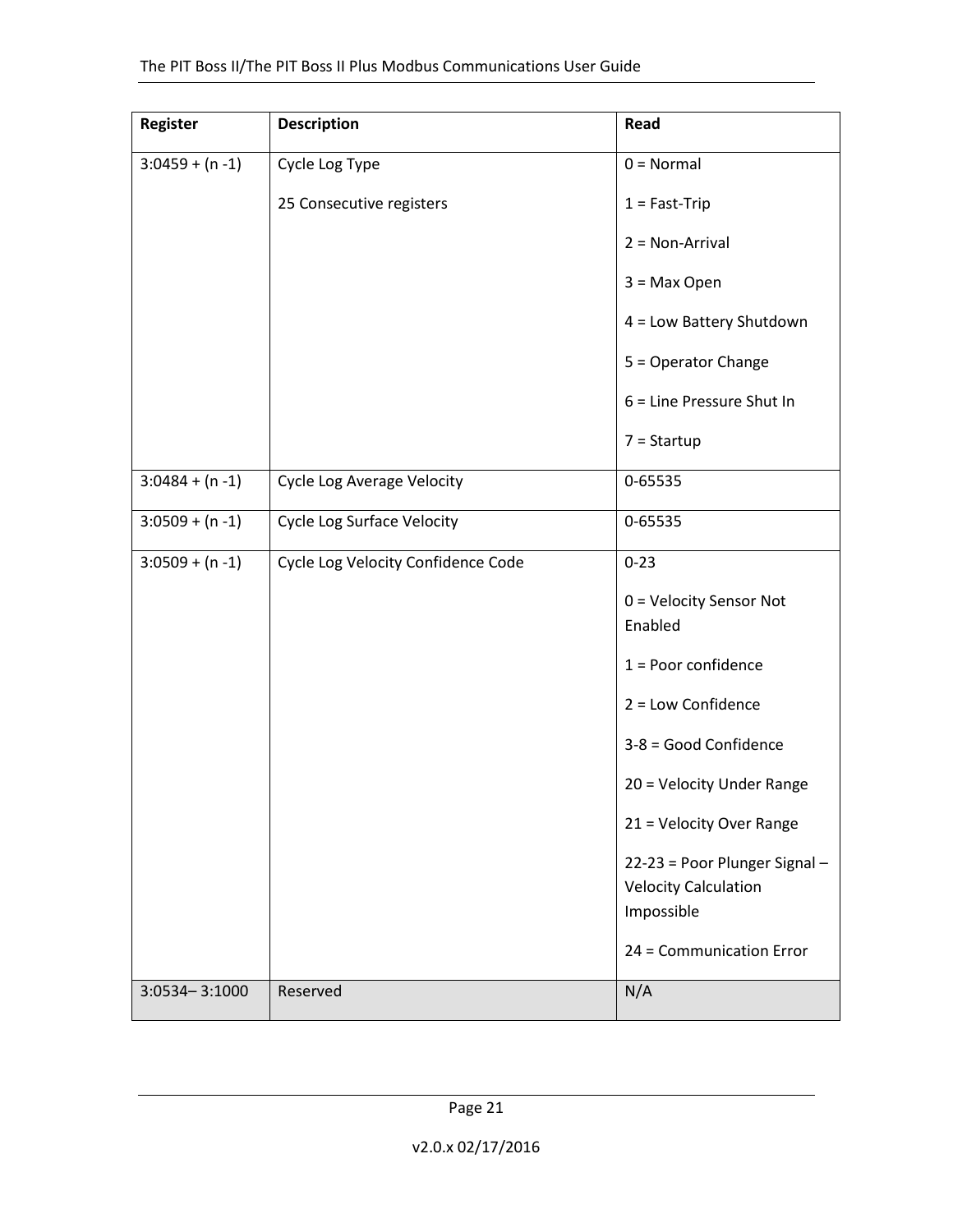|                       | <b>Daily Production Logs</b>                    |                                 |
|-----------------------|-------------------------------------------------|---------------------------------|
| 3:1001                | Daily Production Log Count                      | $0 - 8$                         |
| $3:1002 + 6(n - 1) -$ | Daily Production Log - Save Time                | Date/Time format                |
| $3:1007 + 6(n-1)$     | 8 Consecutive date/time registers.              |                                 |
|                       | "n" in the register column represents the daily |                                 |
|                       | production log number. The first date/time      |                                 |
|                       | register in each set is the current day stats.  |                                 |
|                       | $(n = 1 to 8)$                                  |                                 |
| $3:1050 + 3(n - 1) -$ | Daily Production Log - Open Time                | <b>Elapsed Time format</b>      |
| $3:1052 + 3(n - 1)$   | 8 Consecutive triple registers                  |                                 |
| $3:1074 + 3(n - 1) -$ | Daily Production Log - Close Time               | <b>Elapsed Time format</b>      |
| $3:1076 + 3(n - 1)$   | 8 Consecutive triple registers                  |                                 |
| $3:1098 + 2(n - 1)$ - | Daily Production Log - Production Volume        | $0.0 - 99.9$ e3m3               |
| $3:1099 + 2(n-1)$     | 8 Consecutive double registers                  | Value is returned with an       |
|                       |                                                 | extra digit for a decimal place |
|                       |                                                 | ie. $100 = 10.0$                |
| $3:1114 + (n - 1)$    | Daily Production Log - Cycle Count              | $0 - 65535$                     |
|                       | 8 Consecutive single registers                  |                                 |
| $3:1122 + (n - 1)$    | Daily Production Log - Normal Arrival Count     | $0 - 65535$                     |
|                       | 8 Consecutive single registers                  |                                 |
| $3:1130 + (n - 1)$    | Daily Production Log - Non-Arrival Count        | $0 - 65535$                     |
|                       | 8 Consecutive single registers                  |                                 |
| $3:1138 + (n - 1)$    | Daily Production Log - Fast Trip Count          | $0 - 65535$                     |
|                       | 8 Consecutive single registers                  |                                 |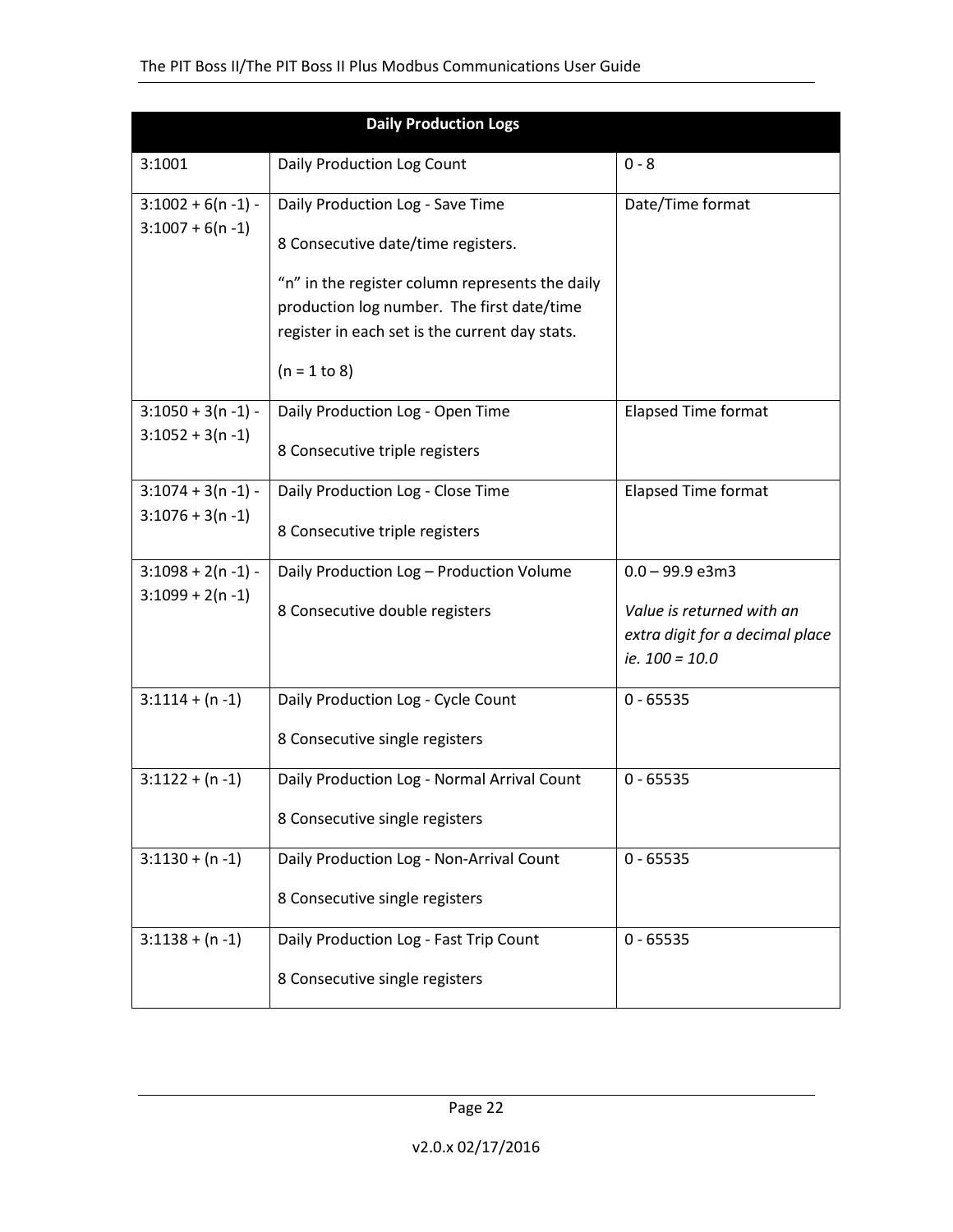| $3:1146 + (n - 1)$ | Daily Production Log - Line Pressure Shut-in<br>Count | $0 - 65535$ |
|--------------------|-------------------------------------------------------|-------------|
|                    | 8 Consecutive single registers                        |             |
| $3:1154 + (n - 1)$ | Daily Production Log - Max Open Count                 | $0 - 65535$ |
|                    | 8 Consecutive single registers                        |             |
| $3:1162 + (n - 1)$ | Daily Production Log - Low Battery Count              | $0 - 65535$ |
|                    | 8 Consecutive single registers                        |             |
| $3:1170 + (n - 1)$ | Daily Production Log - Operator Change Count          | $0 - 65535$ |
|                    | 8 Consecutive single registers                        |             |
| $3:1178 + (n - 1)$ | Daily Production Log - Startup Count                  | $0 - 65535$ |
|                    | 8 Consecutive single registers                        |             |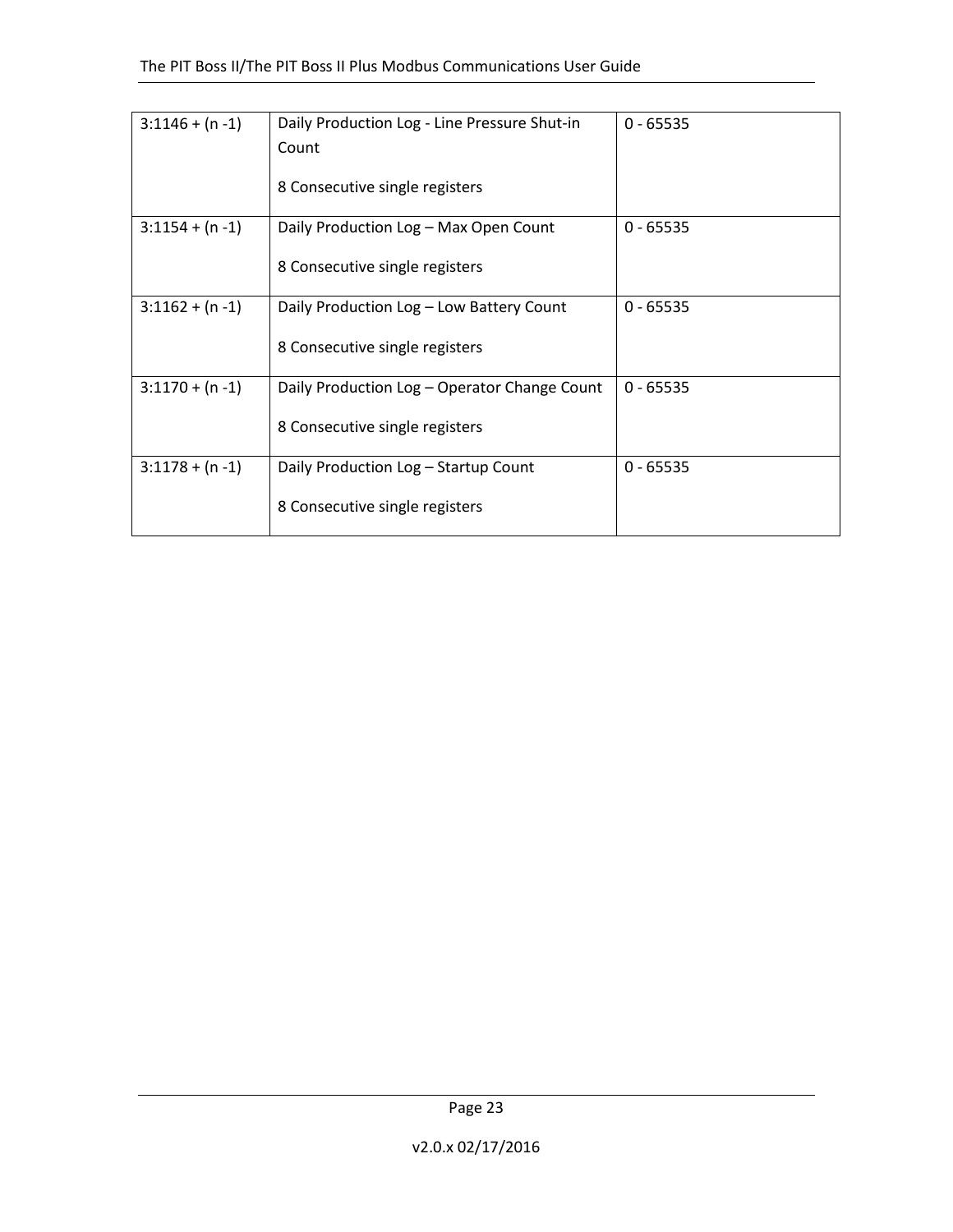# **7.5 Holding Registers**

<span id="page-28-0"></span>**Table 13 - Available Holding Registers**

| Register          | <b>Description</b>                                                                                                                                                                                                                       | <b>Read/Write</b>                                                                                                                                |
|-------------------|------------------------------------------------------------------------------------------------------------------------------------------------------------------------------------------------------------------------------------------|--------------------------------------------------------------------------------------------------------------------------------------------------|
| $4:0001 - 4:0002$ | Operator ID<br>Write either the operator ID or the Installer ID<br>to gain access to protected registers.                                                                                                                                | Double Word format: 0-<br>9999999                                                                                                                |
| 4:0003            | <b>Cycle Restart Request State</b><br><b>Privileged Access</b><br>Write this register to change the operation of<br>the controller. This would behave the same as<br>pressing Open or Close on the keypad of the<br>physical controller. | Write<br>$0 = Close$<br>1 = Wait Arrival<br>$2 =$ AfterFlow<br>$3 = Stop$                                                                        |
|                   |                                                                                                                                                                                                                                          | Read<br>$0 =$ AfterFlow<br>$1 =$ AfterFlowDelay<br>$2 = Close$<br>$3$ = ExtendedClose<br>$4$ = ExtendedFlow<br>5 = Wait Arrival<br>$6 =$ Stopped |
| $4:0004 - 4:0006$ | <b>Cycle Restart Request Duration</b><br>Write this register to set the length of time the<br>controller should remain in the state that is set<br>in the Cycle Restart Request State register.                                          | Elapsed Time format: $1 -$<br>3599999 (000:00:00 -<br>999:59:59)                                                                                 |
| $4:0007 - 4:0008$ | Well Depth                                                                                                                                                                                                                               | Double Word format: 0 -<br>99999                                                                                                                 |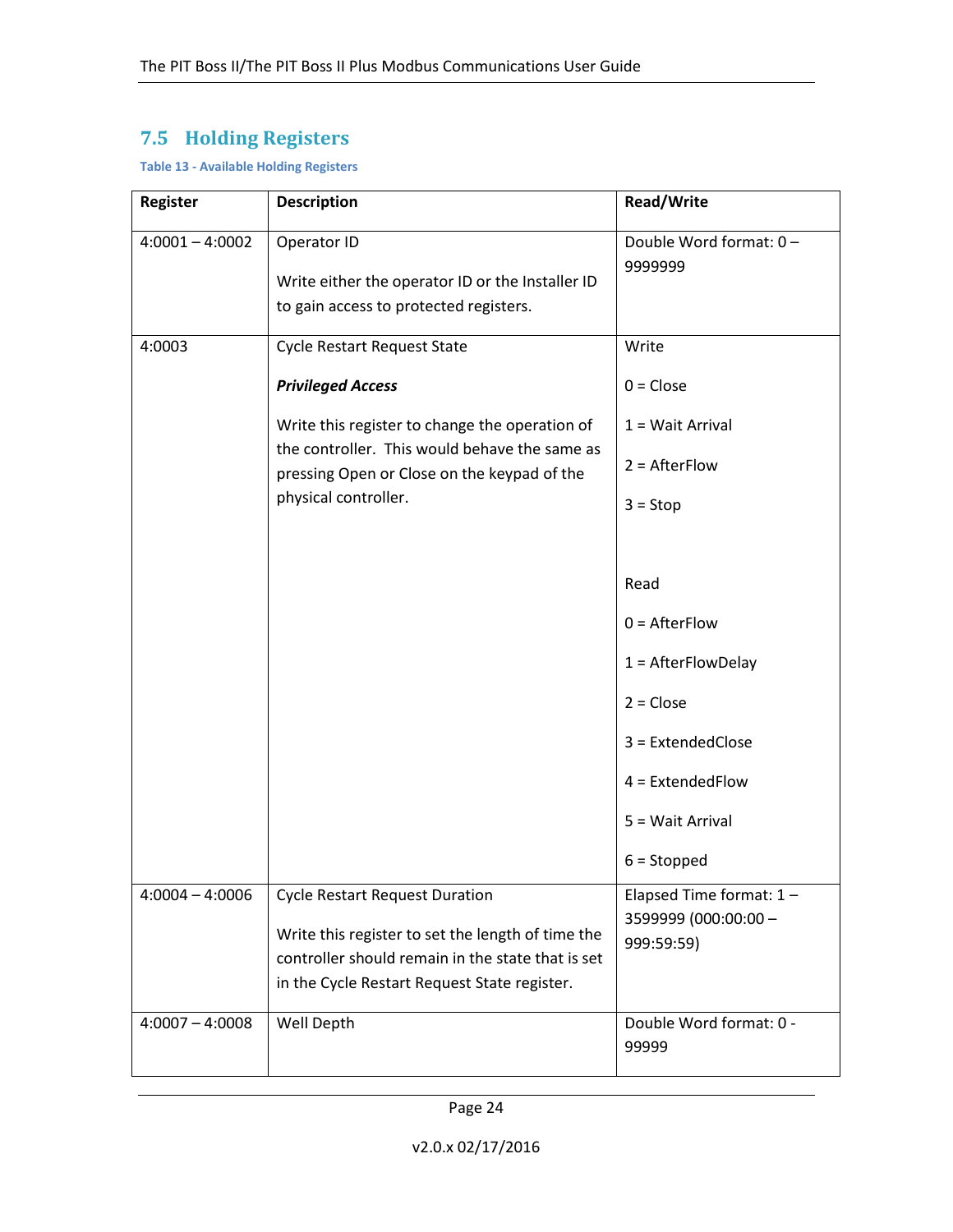| Register          | <b>Description</b>           | Read/Write                             |
|-------------------|------------------------------|----------------------------------------|
| 4:0009            | <b>Optimization Mode</b>     | $0 =$ Manual                           |
|                   |                              | $1 =$ Oil                              |
|                   |                              | $2 = Gas$                              |
|                   |                              | $3 =$ Oil then Gas                     |
|                   |                              | 4 = Pressure Based                     |
| 4:0010            | Plunger Type                 | $0 = Conventional$                     |
|                   |                              | $1 =$ Freecycle                        |
|                   |                              | $2 = Pacemaker$                        |
| 4:0011            | Adjustment Type              | $0 =$ Escalating                       |
|                   |                              | $1 = 1:1$                              |
|                   |                              | $2 = 2:1$                              |
|                   |                              | $3 = 3:1$                              |
| 4:0012            | <b>Arrival Sensor Config</b> | $0 = Disabled$                         |
|                   |                              | $1 = Two-Wire$ Sensor                  |
|                   |                              | 2 = Three-Wire Sensor                  |
| $4:0013 - 4:0014$ | Reserved                     | N/A                                    |
| 4:0015            | Sensor Delay Time            | $0 - 120$ seconds                      |
|                   |                              | A value of zero disables the<br>timer. |
| $4:0016 - 4:0017$ | Reserved                     | N/A                                    |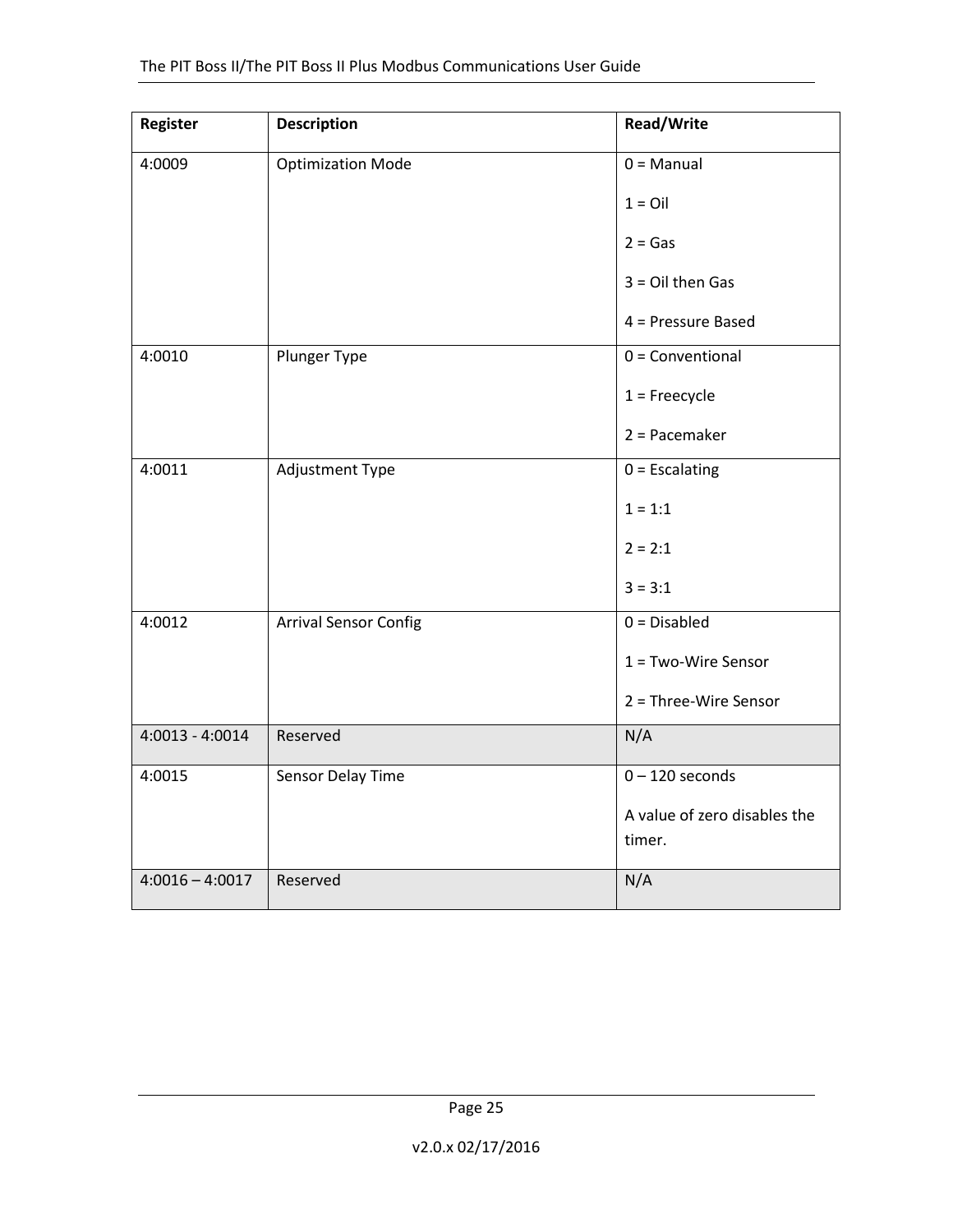| <b>Register</b>   | <b>Description</b>                                                                                 | <b>Read/Write</b>                                                |
|-------------------|----------------------------------------------------------------------------------------------------|------------------------------------------------------------------|
| 4:0018            | Valve B Config                                                                                     | $0 = Disable$                                                    |
|                   |                                                                                                    | $1 =$ Line, Valve A open during<br>AfterFlow                     |
|                   |                                                                                                    | 2 = Line, Valve A & B open<br>during AfterFlow                   |
|                   |                                                                                                    | $3 =$ Tank                                                       |
| $4:0019 - 4:0023$ | Reserved                                                                                           | N/A                                                              |
| $4:0024 - 4:0026$ | <b>Fast Trip Time</b>                                                                              | Elapsed Time format: $0 -$<br>219599 (000:00:00 -<br>60:59:59)   |
|                   |                                                                                                    | A value of zero disables the<br>timer.                           |
| 4:0027            | <b>Fast Trip Count</b>                                                                             | $0 - 99$                                                         |
| 4:0028 - 4:0030   | <b>Target Rise Time</b>                                                                            | Elapsed Time format: $1 -$<br>3599998 (000:00:01 -<br>999:59:58) |
| 4:0031 - 4:0033   | <b>Wait Arrival</b>                                                                                | Elapsed Time format: $1 -$<br>3599999 (000:00:01 -<br>999:59:59) |
| 4:0034-4:0036     | Max Open Time<br>Maximum time for the valves to be in the Open<br>position. Used for optimization. | Elapsed Time format: $1 -$<br>3599998 (000:00:01 -<br>999:59:58) |
| 4:0037 - 4:0039   | Min AfterFlow Time                                                                                 | Elapsed Time format: $0 -$<br>3599998 (000:00:00 -<br>999:59:58) |
| 4:0040 - 4:0042   | <b>Max AfterFlow Time</b>                                                                          | Elapsed Time format: $1 -$<br>3599999 (000:00:01 -<br>999:59:59) |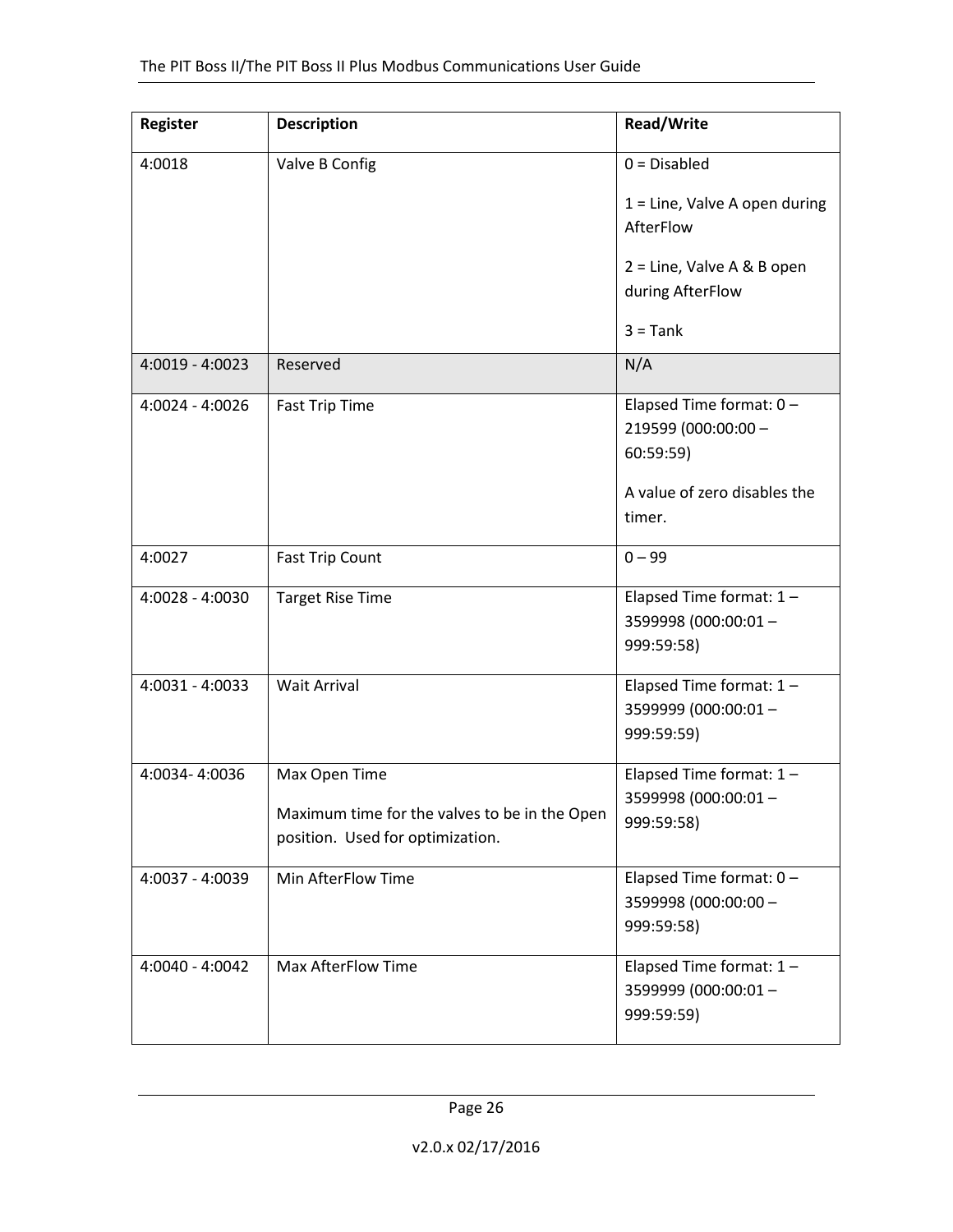| Register          | <b>Description</b>                                                                                                                                                                                 | <b>Read/Write</b>                                                |
|-------------------|----------------------------------------------------------------------------------------------------------------------------------------------------------------------------------------------------|------------------------------------------------------------------|
| 4:0043 - 4:0045   | <b>AfterFlow Time</b>                                                                                                                                                                              | Elapsed Time format: 1-<br>3599998 (000:00:01-<br>499:59:58)     |
| 4:0046 - 4:0048   | <b>AterFlow Delay Time</b><br>For Two Valve Operation. Once plunger arrival<br>has been detected this is how long the<br>controller waits before switching to the<br>AfterFlow Valve Configuration | Elapsed Time format: $0 -$<br>36000 (000:00:00 - 10:00:00)       |
| 4:0049 - 4:0051   | <b>Tank Delay Time</b><br>For Two Valve (Tank) Operation. If the plunger<br>has not arrived prior to this time, the second<br>valve (tank valve) will be opened.                                   | Elapsed Time format: $0 -$<br>3599999 (000:00:00 -<br>999:59:59) |
| 4:0052 - 4:0054   | <b>Arrival Guard Time</b><br>Ignore trip indications for extended flow<br>devices for this period at the start of Afterflow.                                                                       | Elapsed Time format: $0 -$<br>1799999 (000:00:00 -<br>499:59:59) |
| 4:0055 - 4:0057   | Reserved                                                                                                                                                                                           | N/A                                                              |
| 4:0058 - 4:0060   | Min Close Time                                                                                                                                                                                     | Elapsed Time format: 1-<br>3599998 (000:00:01 -<br>999:59:58)    |
| $4:0061 - 4:0063$ | Max Close Time                                                                                                                                                                                     | Elapsed Time format: $2 -$<br>3599999 (000:00:02 -<br>999:59:59) |
| 4:0064 - 4:0066   | Close Time                                                                                                                                                                                         | Elapsed Time format: $7 -$<br>3599999 (000:00:07 -<br>999:59:59) |
| 4:0067 - 4:0069   | <b>Extended Close Time</b>                                                                                                                                                                         | Elapsed Time format: $1 -$<br>3599999 (000:00:01 -<br>999:59:59) |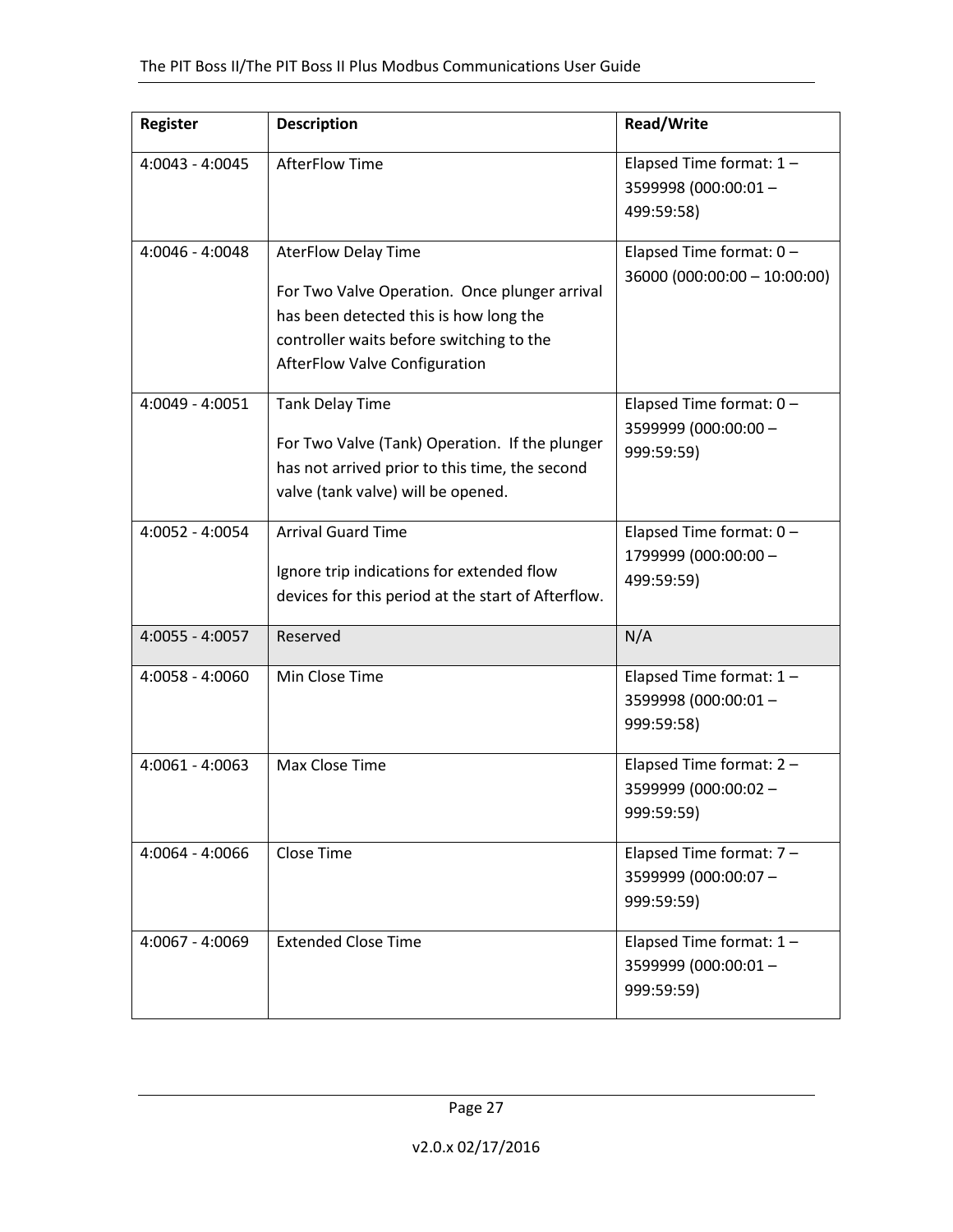| <b>Register</b> | <b>Description</b>                       | <b>Read/Write</b>                                                                                        |
|-----------------|------------------------------------------|----------------------------------------------------------------------------------------------------------|
| 4:0070          | Non Arrival Count                        | $0 - 99$                                                                                                 |
|                 |                                          | A value of zero disables the<br>alarm.                                                                   |
| 4:0071          | <b>Backup Fail Count</b>                 | $0 - 99$                                                                                                 |
|                 |                                          | A value of zero disables the<br>alarm.                                                                   |
| 4:0072          | Backup Fail to AfterFlow Type            | $0 = Min$ AfterFlow                                                                                      |
|                 |                                          | $1 = 25%$ AfterFlow                                                                                      |
|                 |                                          | $2 = 50\%$ AfterFlow                                                                                     |
|                 |                                          | $3 = 75%$ AfterFlow                                                                                      |
| 4:0073          | Line Pressure Device Config              | $0 = Disabled$                                                                                           |
|                 |                                          | $1 =$ Line Pressure Switch                                                                               |
|                 |                                          | 2 = Line Pressure Sensor                                                                                 |
| 4:0074          | Line Pressure Sensor Max Value           | $100.0 - 1000.0$ PSI                                                                                     |
|                 |                                          | All sensor reading values are<br>returned with an extra digit<br>for a decimal place ie. 1000 =<br>100.0 |
| 4:0075          | Reserved                                 | N/A                                                                                                      |
| 4:0076          | Flow Differential Pressure Device Config | $0 = Disable$                                                                                            |
|                 |                                          | 1 = Flow Differential Pressure<br>Switch                                                                 |
|                 |                                          | 2 = Flow Differential Pressure<br>Sensor                                                                 |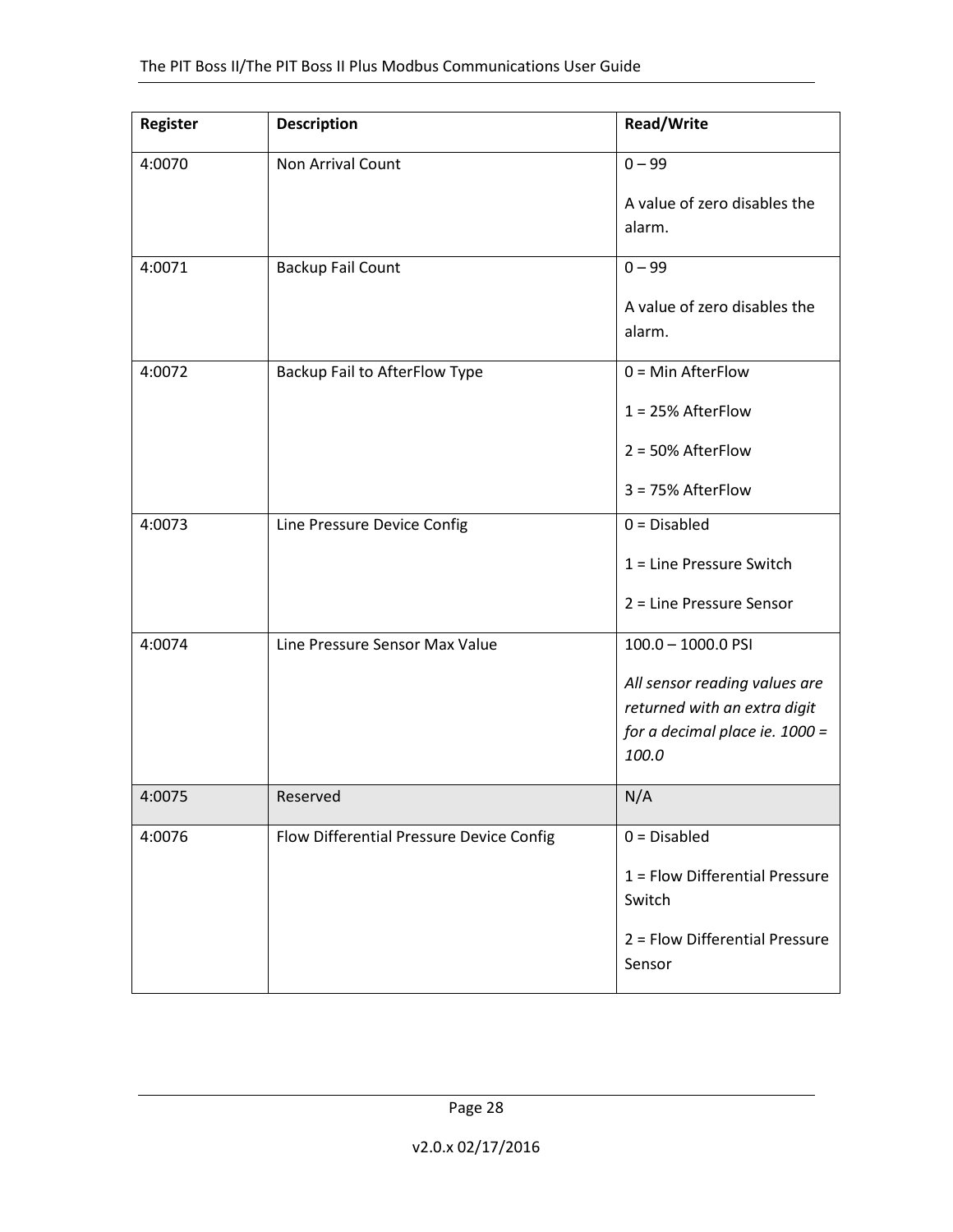| <b>Register</b>   | <b>Description</b>                          | <b>Read/Write</b>                       |
|-------------------|---------------------------------------------|-----------------------------------------|
| 4:0077            | Flow Differential Pressure Sensor Max Value | $25.0 - 3000.0$ "H20                    |
|                   |                                             | All sensor reading values are           |
|                   |                                             | returned with an extra digit            |
|                   |                                             | for a decimal place ie. 1000 =<br>100.0 |
|                   |                                             |                                         |
| 4:0078 - 4:0081   | Reserved                                    | N/A                                     |
| 4:0082            | <b>Casing Pressure Device Config</b>        | $0 = Disable$                           |
|                   |                                             | $1 =$ Casing Pressure Switch            |
|                   |                                             | 2 = Casing Pressure Sensor              |
| 4:0083            | Casing Pressure Sensor Max Value            | $100.0 - 1000.0$ psi                    |
|                   |                                             | All sensor reading values are           |
|                   |                                             | returned with an extra digit            |
|                   |                                             | for a decimal place ie. 1000 =<br>100.0 |
|                   |                                             |                                         |
| $4:0084 - 4:0090$ | Reserved                                    | N/A                                     |
| 4:0091            | Wait Arrival Line Pressure Config           | $0 = Disable$                           |
|                   |                                             | $1 =$ Enabled                           |
| 4:0092            | Wait Arrival Line Pressure Trip Point       | 0.0 - Line Pressure Sensor              |
|                   |                                             | Max Value psi                           |
| 4:0093            | Wait Arrival Line Pressure Reset Point      | 0.0 - Line Pressure Sensor              |
|                   |                                             | Max Value psi                           |
| 4:0094            | Wait Arrival Line Pressure Stable Time      | $0 - 7199$ seconds                      |
|                   |                                             | This value is usually set to 5          |
|                   |                                             | seconds.                                |
| 4:0095            | Reserved                                    | N/A                                     |
| 4:0096            | AfterFlow Line Pressure Config              | $0 = Disabled$                          |
|                   |                                             | $1 =$ Enabled                           |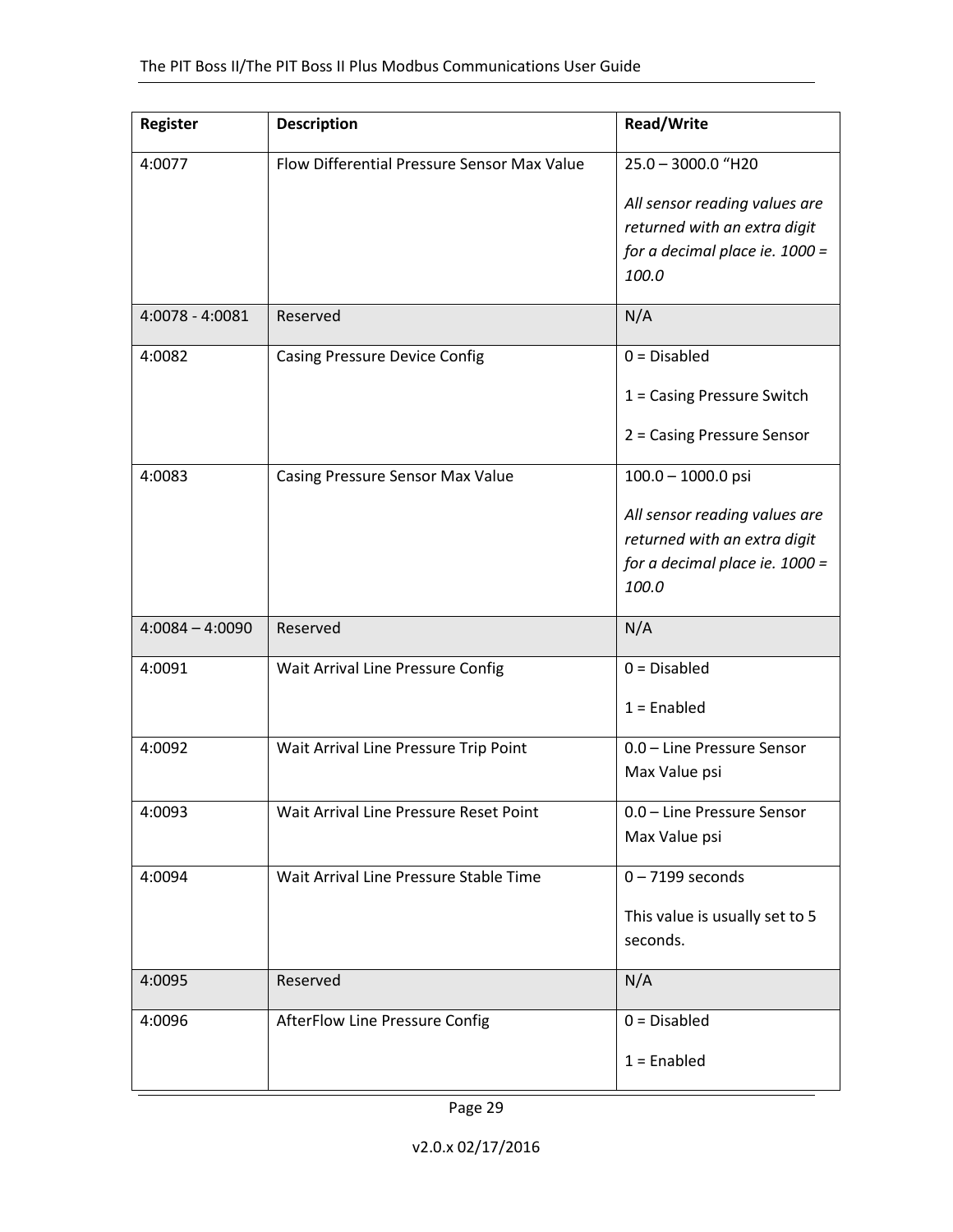| <b>Register</b>   | <b>Description</b>                  | <b>Read/Write</b>                                                |
|-------------------|-------------------------------------|------------------------------------------------------------------|
| 4:0097            | AfterFlow Line Pressure Trip Point  | 0.0 - Line Pressure Sensor<br>Max Value psi                      |
| 4:0098            | AfterFlow Line Pressure Reset Point | 0.0 - Line Pressure Sensor<br>Max Value psi                      |
| 4:0099            | AfterFlow Line Pressure Stable Time | $0 - 7199$ seconds<br>This value is usually set to 5<br>seconds. |
| $4:0100 - 4:0104$ | Reserved                            | N/A                                                              |
| 4:0105            | Flow DP Trip Point                  | 0.0 - FlowDP Sensor Max<br>Value psi                             |
| 4:0106            | Flow DP Reset Point                 | 0.0 - FlowDP Sensor Max<br>Value psi                             |
| 4:0107            | Flow DP Stable Time                 | $0 - 7199$ seconds<br>This value is usually set to 5<br>seconds. |
| 4:0108            | Reserved                            | N/A                                                              |
| 4:0109            | Flow Rate Trip Point                | $0.0 - 99.9$ e3m3/day                                            |
| 4:0110            | Flow Rate Reset Point               | $0.0 - 99.9$ e3m3/day                                            |
| 4:0111            | Flow Rate Stable Time               | $0 - 7199$ seconds<br>This value is usually set to 5<br>seconds. |
| 4:0112            | Reserved                            | N/A                                                              |
| 4:0113            | Gas Temperature                     | $0 - 199$ °F                                                     |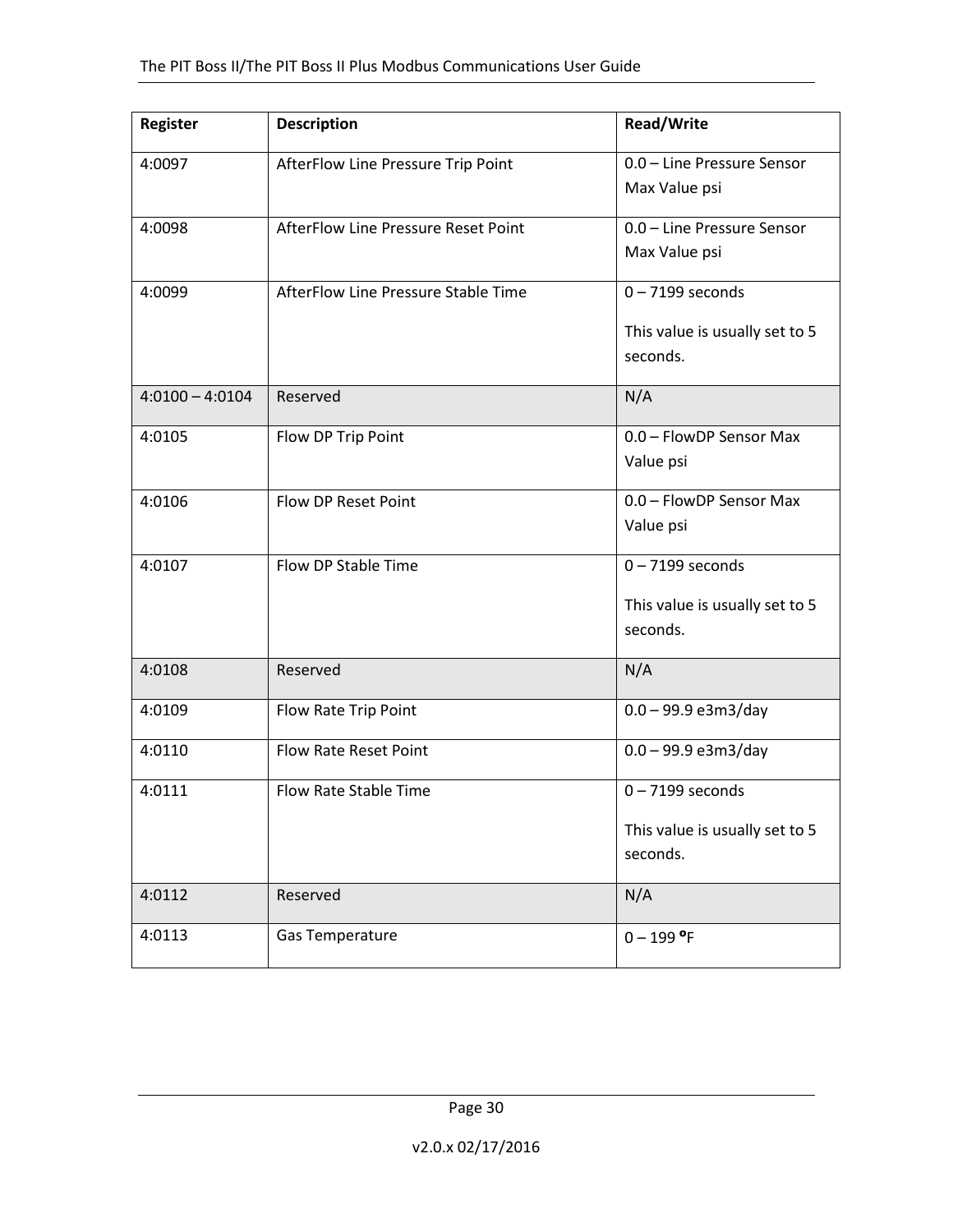| Register | <b>Description</b>                        | <b>Read/Write</b>                        |
|----------|-------------------------------------------|------------------------------------------|
| 4:0114   | Gas Specific Gravity                      | $0.0 - 0.99$                             |
|          |                                           | The value that is returned will          |
|          |                                           | be the decimal digits. ie, 99 =          |
|          |                                           | 0.99                                     |
| 4:0115   | Gas Meter Run                             | $2 - 4$ in.                              |
| 4:0116   | <b>Orifice Size</b>                       | $1 - 11$                                 |
|          |                                           | Value is number of 1/8 <sup>ths</sup> of |
|          |                                           | an inch. ie, a value of 4 is             |
|          |                                           | 4/8ths or 0.50 inches                    |
| 4:0117   | Reserved                                  | N/A                                      |
| 4:0118   | AfterFlow Casing Differential Trip Point  | $0.0 - 1000.0$ psi                       |
| 4:0119   | AfterFlow Casing Differential Reset Point | $0.0 - 1000.0$ psi                       |
| 4:0120   | AfterFlow Casing Differential Stable Time | $0 - 7199$ seconds                       |
|          |                                           | This value is usually set to 5           |
|          |                                           | seconds.                                 |
| 4:0121   | Reserved                                  | N/A                                      |
| 4:0122   | <b>Close Casing Pressure Trip Point</b>   | 0.0 - Casing Pressure Sensor             |
|          |                                           | Max Value psi                            |
| 4:0123   | <b>Close Casing Pressure Reset Point</b>  | 0.0 - Casing Pressure Sensor             |
|          |                                           | Max Value psi                            |
| 4:0124   | <b>Close Casing Pressure Stable Time</b>  | $0 - 7199$ seconds                       |
|          |                                           | This value is usually set to 5           |
|          |                                           | seconds.                                 |
| 4:0125   | Reserved                                  | N/A                                      |
| 4:0126   | <b>Close Line Pressure Config</b>         | $0 = Disable$                            |
|          |                                           | $1 =$ Enabled                            |
|          |                                           |                                          |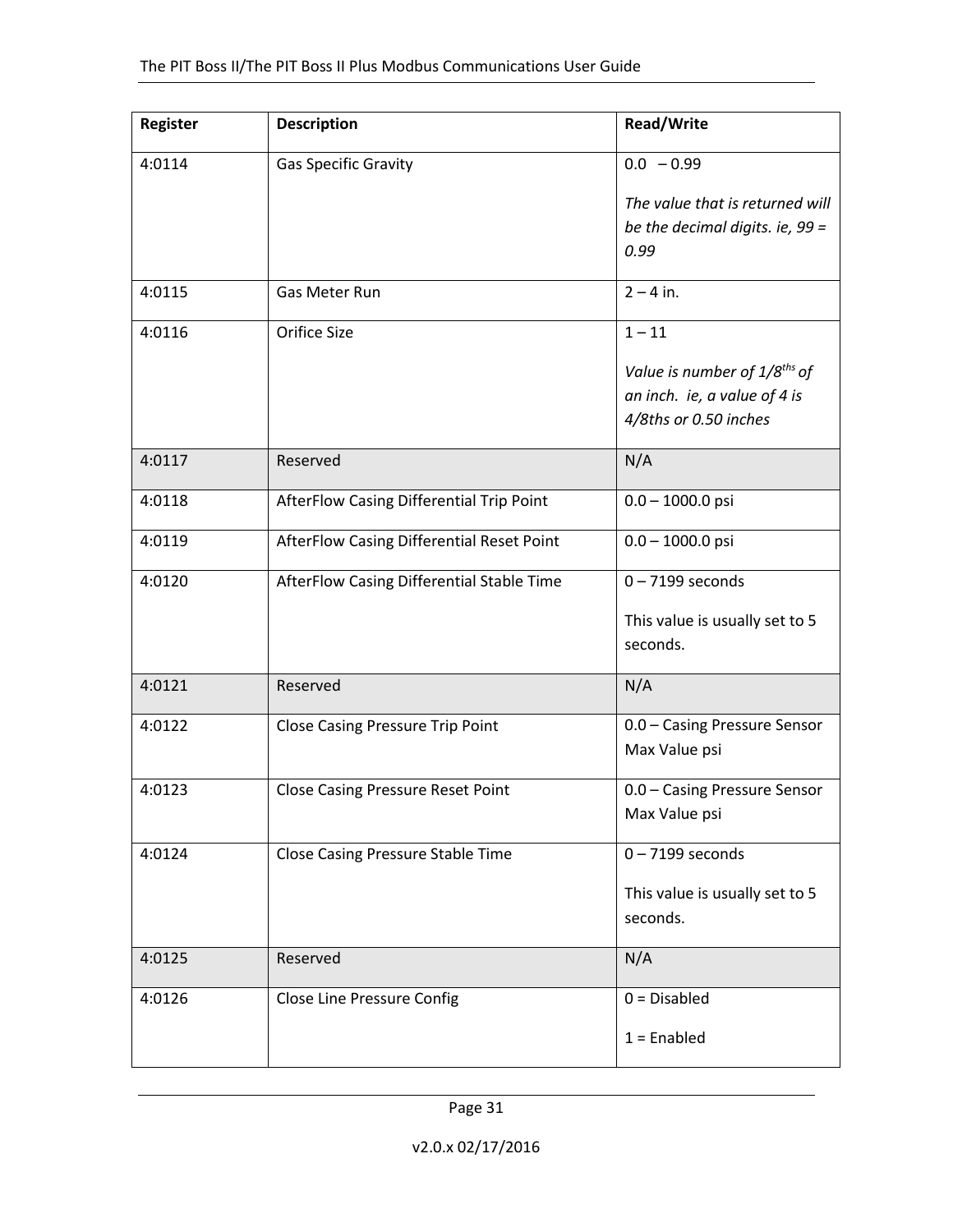| Register          | <b>Description</b>                     | <b>Read/Write</b>                                |
|-------------------|----------------------------------------|--------------------------------------------------|
| 4:0127            | Close Line Pressure Trip Point         | 0.0 - Line Pressure Sensor<br>Max Value psi      |
| 4:0128            | <b>Close Line Pressure Reset Point</b> | 0.0 - Line Pressure Sensor<br>Max Value psi      |
| 4:0129            | Close Line Pressure Stable Time        | $0 - 7199$ seconds                               |
|                   |                                        | This value is usually set to 5<br>seconds.       |
| 4:0130            | Reserved                               | N/A                                              |
| 4:0131            | Close Casing Line DP Trip Point        | $0.0 - 1000.0$ psi                               |
| 4:0132            | Close Casing Line DP Reset Point       | $0.0 - 1000.0$ psi                               |
| 4:0133            | Close Casing Line DP Stable Time       | $0 - 7199$ seconds                               |
|                   |                                        | This value is usually set to 5<br>seconds.       |
| 4:0134            | Reserved                               | N/A                                              |
| 4:0135            | <b>Display Brightness</b>              | $0 = 25%$                                        |
|                   |                                        | $1 = 50%$                                        |
|                   |                                        | $2 = 75%$                                        |
|                   |                                        | $3 = 100%$                                       |
| $4:0136 - 4:0141$ | <b>Controller Date</b>                 | Date/Time format                                 |
| 4:0142            | Daylight Savings Time Config           | $0 = Disable$                                    |
|                   |                                        | $1 =$ Enabled                                    |
| $4:0143 - 4:0144$ | Day Start Time                         | Elapsed Time Format: 0-<br>$1439(00:00 - 23:59)$ |
|                   | Time in minutes                        | When in HH:MM:SS format,                         |
|                   |                                        | only Hours and Minutes are<br>available.         |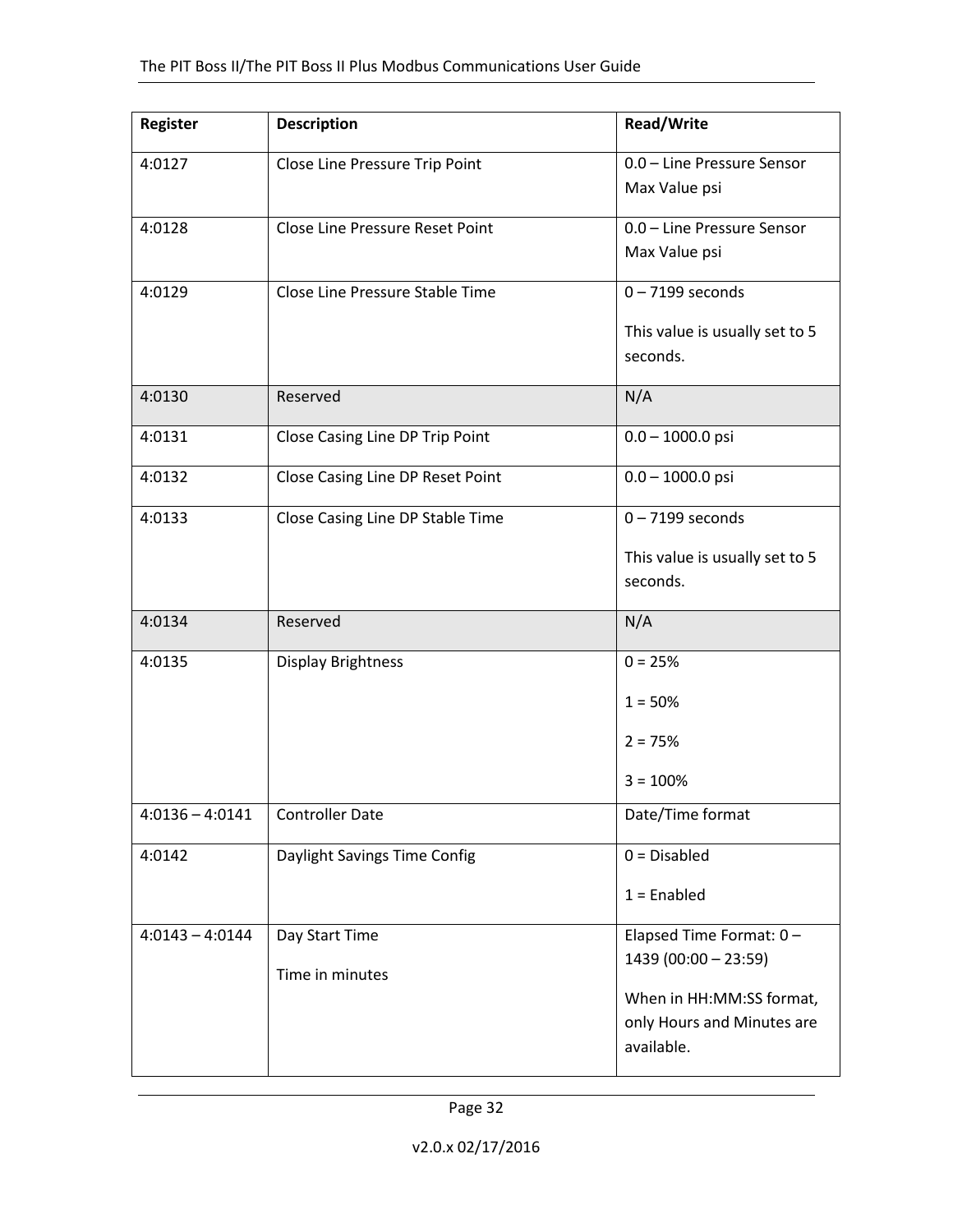| Register | <b>Description</b>                                                                                                                                                               | <b>Read/Write</b>         |
|----------|----------------------------------------------------------------------------------------------------------------------------------------------------------------------------------|---------------------------|
| 4:0145   | <b>ModBus Timeout</b>                                                                                                                                                            | $0 - 600$ Seconds         |
|          | Number of seconds to wait for ModBus write<br>inactivity before writing current changes to<br>persistent memory.<br>If zero, changes will be committed to memory<br>immediately. |                           |
| 4:0146   | Reserved                                                                                                                                                                         | N/A                       |
| 4:0147   | Time Format                                                                                                                                                                      | $0 =$ Seconds             |
|          |                                                                                                                                                                                  | 1 = Hours/Minutes/Seconds |